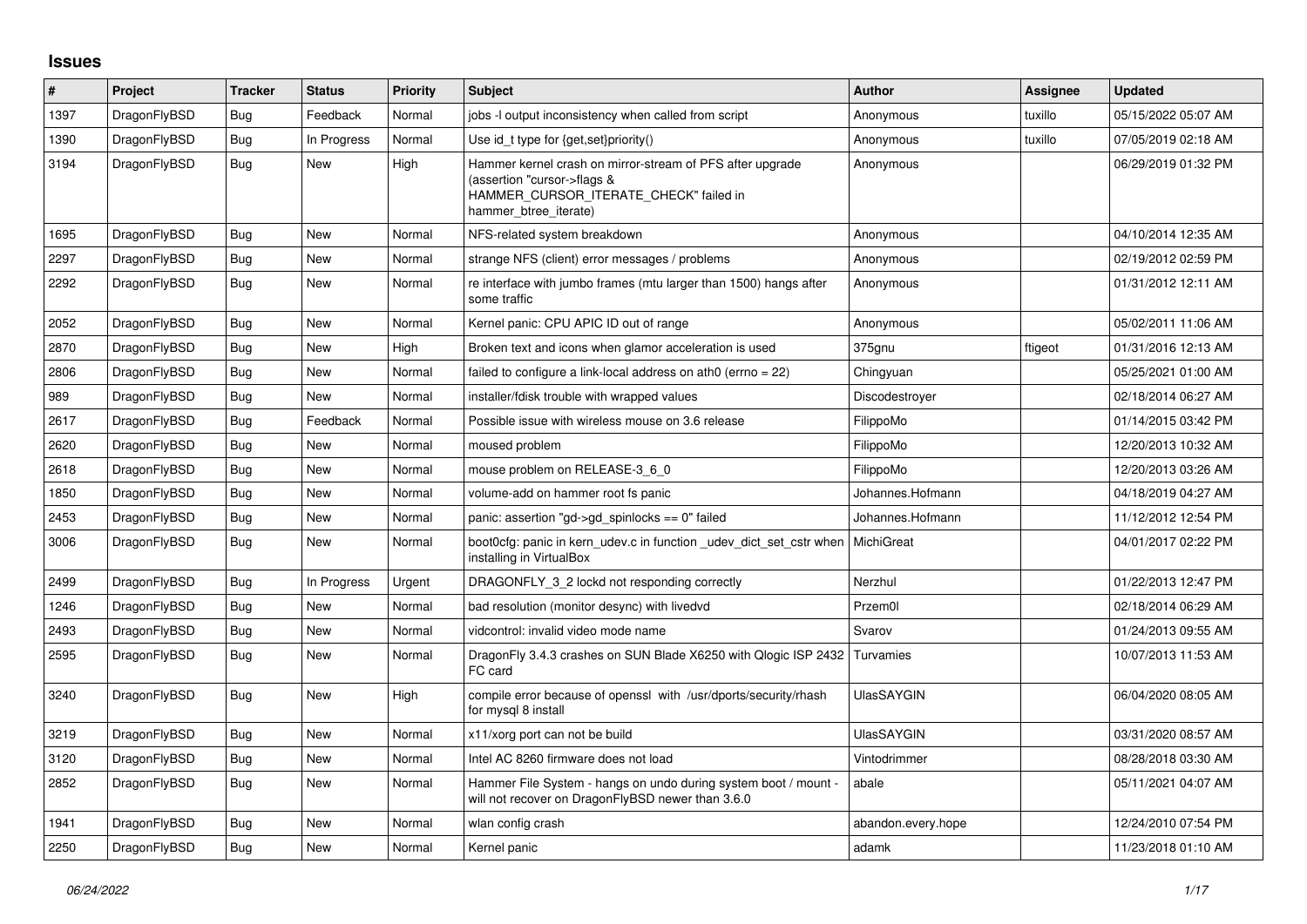| $\pmb{\#}$ | Project      | <b>Tracker</b> | <b>Status</b> | <b>Priority</b> | Subject                                                                                                                      | <b>Author</b>      | Assignee | <b>Updated</b>      |
|------------|--------------|----------------|---------------|-----------------|------------------------------------------------------------------------------------------------------------------------------|--------------------|----------|---------------------|
| 3300       | DragonFlyBSD | Bug            | New           | Normal          | Running Xvnc from TigerVNC package through the INETD daemon<br>in TCP WAIT mode fails hard                                   | adrian             |          | 01/08/2022 04:25 AM |
| 3301       | DragonFlyBSD | Bug            | <b>New</b>    | Normal          | Gkrellm from the packages is not showing logged in users in main<br>window, logged in users always $== 0$                    | adrian             |          | 01/08/2022 04:24 AM |
| 3299       | DragonFlyBSD | Bug            | In Progress   | Normal          | DragonFlyBSD reports utterly wrong uptime (most of the time, right<br>after booting in)                                      | adrian             |          | 11/11/2021 01:43 PM |
| 2210       | DragonFlyBSD | Bug            | New           | Normal          | Bugtracker cannot assign default project for new users                                                                       | ahuete.devel       |          | 11/17/2011 11:30 AM |
| 1824       | DragonFlyBSD | Bug            | Feedback      | Normal          | kernel panic, x86, 2.7.3.859.ge5104                                                                                          | akirchhoff135014   |          | 03/10/2013 07:49 AM |
| 1921       | DragonFlyBSD | Bug            | In Progress   | Normal          | we miss mlockall                                                                                                             | alexh              | tuxillo  | 06/18/2022 04:08 AM |
| 1714       | DragonFlyBSD | Bug            | New           | Low             | hwpmc                                                                                                                        | alexh              | swildner | 08/18/2012 02:03 PM |
| 2329       | DragonFlyBSD | Bug            | New           | Normal          | ibm x3550 & acpi                                                                                                             | ano                |          | 06/03/2014 11:37 AM |
| 2520       | DragonFlyBSD | Bug            | <b>New</b>    | Normal          | panic: assertion "IS_SERIALIZED((ifp->if_serializer))" failed in<br>if_default_serialize_assert at /usr/src/sys/net/if.c:437 | ano                |          | 03/09/2013 12:14 AM |
| 3311       | DragonFlyBSD | Bug            | <b>New</b>    | Low             | TrueCrypt support may cause kernel crash                                                                                     | arcade@b1t.name    |          | 04/29/2022 06:19 AM |
| 3278       | DragonFlyBSD | Bug            | <b>New</b>    | Normal          | Second screen image is distorted                                                                                             | arcade@b1t.name    |          | 07/10/2021 03:36 AM |
| 3209       | DragonFlyBSD | Bug            | <b>New</b>    | Normal          | svc has some minor bugs                                                                                                      | arcade@b1t.name    |          | 10/24/2019 09:08 AM |
| 2878       | DragonFlyBSD | Bug            | New           | Low             | [fix] CCVER problem when using clang and cpu extensions<br>(intrinsics)                                                      | arcade@b1t.name    |          | 06/24/2016 04:25 AM |
| 2882       | DragonFlyBSD | Bug            | <b>New</b>    | Low             | bridge sends packets from individual interfaces                                                                              | arcade@b1t.name    |          | 01/09/2016 12:43 PM |
| 2877       | DragonFlyBSD | Bug            | New           | Low             | sed fails when working with UTF-8 locale and non-UTF symbols                                                                 | arcade@b1t.name    |          | 12/30/2015 11:20 AM |
| 1148       | DragonFlyBSD | Bug            | In Progress   | Low             | BCM4311 wireless network adapter detected but not functional                                                                 | archimedes.gaviola |          | 05/11/2021 04:00 AM |
| 2107       | DragonFlyBSD | Bug            | New           | Normal          | 2.10.1 sata dvd drive issue                                                                                                  | ausppc             |          | 07/31/2011 08:41 PM |
| 331        | DragonFlyBSD | Bug            | In Progress   | Normal          | ftpsesame (aka Bridging S01E03)                                                                                              | bastyaelvtars      |          | 03/09/2013 12:28 PM |
| 3132       | DragonFlyBSD | Bug            | New           | Low             | unifdef mined                                                                                                                | bcallah            |          | 04/26/2018 08:34 PM |
| 1718       | DragonFlyBSD | Bug            | Feedback      | Normal          | IDE disk drive not detected by x86_64 2.6.1 Live CD                                                                          | bcox               |          | 11/27/2021 08:25 AM |
| 3282       | DragonFlyBSD | Bug            | <b>New</b>    | Normal          | unexpected errno value from fopen()                                                                                          | bhaible            |          | 07/10/2021 03:34 AM |
| 3283       | DragonFlyBSD | Bug            | New           | Normal          | mknodat() cannot create FIFOs                                                                                                | bhaible            |          | 07/10/2021 03:34 AM |
| 3284       | DragonFlyBSD | Bug            | <b>New</b>    | Normal          | Wrong towlower() result for U+038A                                                                                           | bhaible            |          | 07/10/2021 03:34 AM |
| 3281       | DragonFlyBSD | Bug            | <b>New</b>    | Normal          | Crash after leaving unattended for a while                                                                                   | bhaible            |          | 07/10/2021 03:32 AM |
| 1882       | DragonFlyBSD | <b>Bug</b>     | New           | LOW             | Idea for handling new USB vendor/device codes                                                                                | bmk                |          | 10/20/2010 12:15 PM |
| 3101       | DragonFlyBSD | Bug            | <b>New</b>    | Low             | PFI CGI install not working in dragonflybsd 5.0.1 USB install                                                                | bnegre82           |          | 05/11/2021 04:14 AM |
| 3110       | DragonFlyBSD | <b>Bug</b>     | New           | Normal          | crash with ipfw3 under load                                                                                                  | bnegre82           |          | 12/09/2017 06:22 AM |
| 1594       | DragonFlyBSD | Bug            | New           | Normal          | Kernel panic during boot from Live CD on Dell E6400                                                                          | bodie              |          | 05/11/2021 03:54 AM |
| 1521       | DragonFlyBSD | <b>Bug</b>     | Feedback      | Normal          | amd64 2.4 livecd won't mount root at boot                                                                                    | bolapara           |          | 01/28/2018 03:45 AM |
| 2115       | DragonFlyBSD | Bug            | New           | Normal          | [msk] system freeze after receive some paquet                                                                                | bsdsx              |          | 08/22/2011 10:22 AM |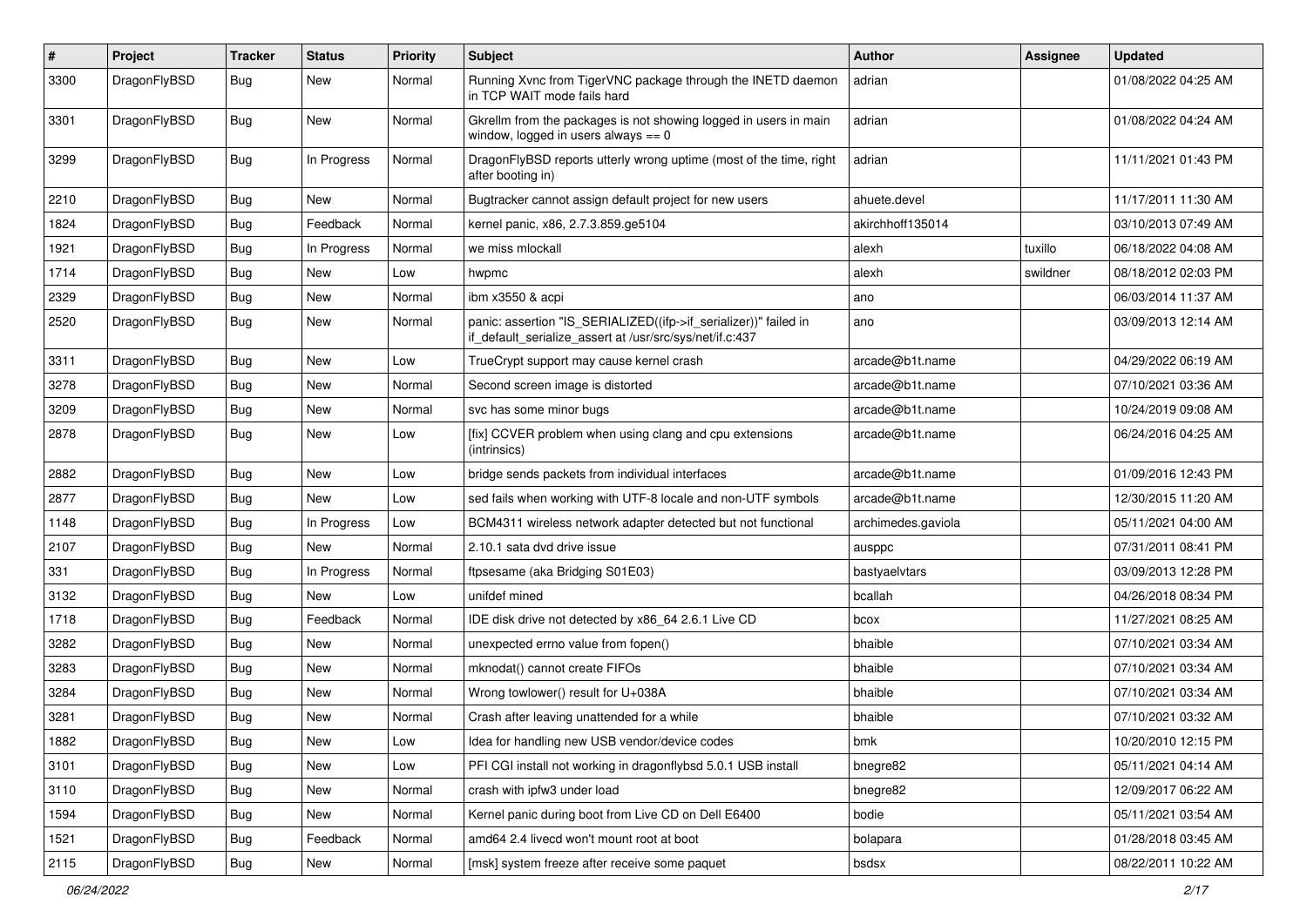| ∦    | Project      | <b>Tracker</b> | <b>Status</b> | <b>Priority</b> | <b>Subject</b>                                                                                                | <b>Author</b> | <b>Assignee</b> | <b>Updated</b>      |
|------|--------------|----------------|---------------|-----------------|---------------------------------------------------------------------------------------------------------------|---------------|-----------------|---------------------|
| 725  | DragonFlyBSD | Bug            | In Progress   | Low             | 'make distribution' fails w/'ro' /usr/obj                                                                     | c.turner      |                 | 03/09/2013 01:01 PM |
| 2319 | DragonFlyBSD | <b>Bug</b>     | <b>New</b>    | Normal          | crypt/passwd forward compat                                                                                   | c.turner1     |                 | 02/28/2012 12:39 PM |
| 2265 | DragonFlyBSD | <b>Bug</b>     | <b>New</b>    | Normal          | mbsrtowcs does not properly handle invalid mbstate t in ps                                                    | c.turner1     | swildner        | 01/10/2012 07:56 PM |
| 1618 | DragonFlyBSD | Bug            | Feedback      | Normal          | collision for 'struct pmap' when using RPC and <sys user.h=""></sys>                                          | carenas       |                 | 05/11/2021 04:05 AM |
| 3143 | DragonFlyBSD | <b>Bug</b>     | <b>New</b>    | Normal          | assertion "0" failed in hammer2_inode_xop_chain_sync                                                          | cbin          |                 | 07/18/2018 12:50 PM |
| 2859 | DragonFlyBSD | Bug            | New           | Low             | Installer configuration menu always highlights "Select timezone", no<br>matter which step was last completed. | cgag          |                 | 12/02/2015 01:54 PM |
| 2858 | DragonFlyBSD | Bug            | <b>New</b>    | Low             | Installer "Local or UTC" question should have "No" selected by<br>default.                                    | cgag          |                 | 12/02/2015 01:18 PM |
| 3139 | DragonFlyBSD | <b>Bug</b>     | <b>New</b>    | Normal          | USB Mouse Does Not Work in DragonflyBSD guest on VirtualBox                                                   | chiguy1256    |                 | 06/24/2018 10:14 PM |
| 3280 | DragonFlyBSD | Bug            | <b>New</b>    | Normal          | KMS console and i915(4) not working in 6.0                                                                    | cmusser       |                 | 07/10/2021 03:35 AM |
| 2736 | DragonFlyBSD | Bug            | <b>New</b>    | High            | kernel panics on acpi timer probe function                                                                    | cnb           |                 | 05/11/2021 03:55 AM |
| 2735 | DragonFlyBSD | Bug            | <b>New</b>    | Urgent          | iwn panics SYSSASSERT                                                                                         | cnb           |                 | 05/11/2021 03:55 AM |
| 1481 | DragonFlyBSD | Bug            | Feedback      | Normal          | panic: assertion: kva p(buf) in soopt from kbuf (after ipfw pipe<br>show, 2.2.1-R)                            | combiner      |                 | 05/11/2021 04:01 AM |
| 1587 | DragonFlyBSD | Bug            | Feedback      | Normal          | can't gdb across fork                                                                                         | corecode      | tuxillo         | 05/11/2021 03:54 AM |
| 1584 | DragonFlyBSD | Bug            | In Progress   | Normal          | can't use ssh from jail: debug1: read_passphrase: can't open<br>/dev/tty: Device busy                         | corecode      | tuxillo         | 05/11/2021 03:53 AM |
| 1583 | DragonFlyBSD | <b>Bug</b>     | In Progress   | Normal          | panic: assertion: cursor->trans->sync_lock_refs > 0 in<br>hammer_recover_cursor                               | corecode      | tuxillo         | 05/11/2021 03:53 AM |
| 1556 | DragonFlyBSD | <b>Bug</b>     | <b>New</b>    | Normal          | many processes stuck in "hmrrcm", system unusable                                                             | corecode      | tuxillo         | 05/11/2021 03:52 AM |
| 1547 | DragonFlyBSD | <b>Bug</b>     | In Progress   | Normal          | disklabel64 automatic sizing                                                                                  | corecode      | tuxillo         | 05/11/2021 03:52 AM |
| 1528 | DragonFlyBSD | Bug            | In Progress   | Normal          | ktrace does not show proper return values for pipe(2)                                                         | corecode      | tuxillo         | 05/11/2021 03:52 AM |
| 1475 | DragonFlyBSD | Bug            | In Progress   | Normal          | kernel blocks with low memory and syscons setting a high res mode<br>scrollback                               | corecode      | tuxillo         | 05/11/2021 03:52 AM |
| 1474 | DragonFlyBSD | <b>Bug</b>     | New           | Normal          | ithread 1 unexpectedly rescheduled                                                                            | corecode      | tuxillo         | 05/11/2021 03:52 AM |
| 1469 | DragonFlyBSD | Bug            | In Progress   | Normal          | Hammer history security concern                                                                               | corecode      | tuxillo         | 05/11/2021 03:52 AM |
| 1442 | DragonFlyBSD | Bug            | <b>New</b>    | Normal          | blocking SIGSEGV and triggering a segment violation produces an<br>all CPU consuming process                  | corecode      | tuxillo         | 05/11/2021 03:52 AM |
| 1440 | DragonFlyBSD | <b>Bug</b>     | <b>New</b>    | Normal          | ptrace/gdb doesn't work after process blocks SIGTRAP                                                          | corecode      | tuxillo         | 05/11/2021 03:52 AM |
| 1287 | DragonFlyBSD | Bug            | Feedback      | Normal          | altq configuration doesn't work                                                                               | corecode      | tuxillo         | 05/11/2021 03:51 AM |
| 1198 | DragonFlyBSD | <b>Bug</b>     | New           | High            | DDB loops panic in db read bytes                                                                              | corecode      | tuxillo         | 05/11/2021 03:51 AM |
| 1030 | DragonFlyBSD | <b>Bug</b>     | In Progress   | Normal          | msdosfs umount panic                                                                                          | corecode      | tuxillo         | 05/11/2021 03:51 AM |
| 911  | DragonFlyBSD | <b>Bug</b>     | Feedback      | Normal          | kldload/kernel linker can exceed malloc reserve and panic system                                              | corecode      | tuxillo         | 05/11/2021 03:51 AM |
| 901  | DragonFlyBSD | <b>Bug</b>     | Feedback      | Normal          | route show needs to get data from all cpus                                                                    | corecode      | tuxillo         | 05/11/2021 03:50 AM |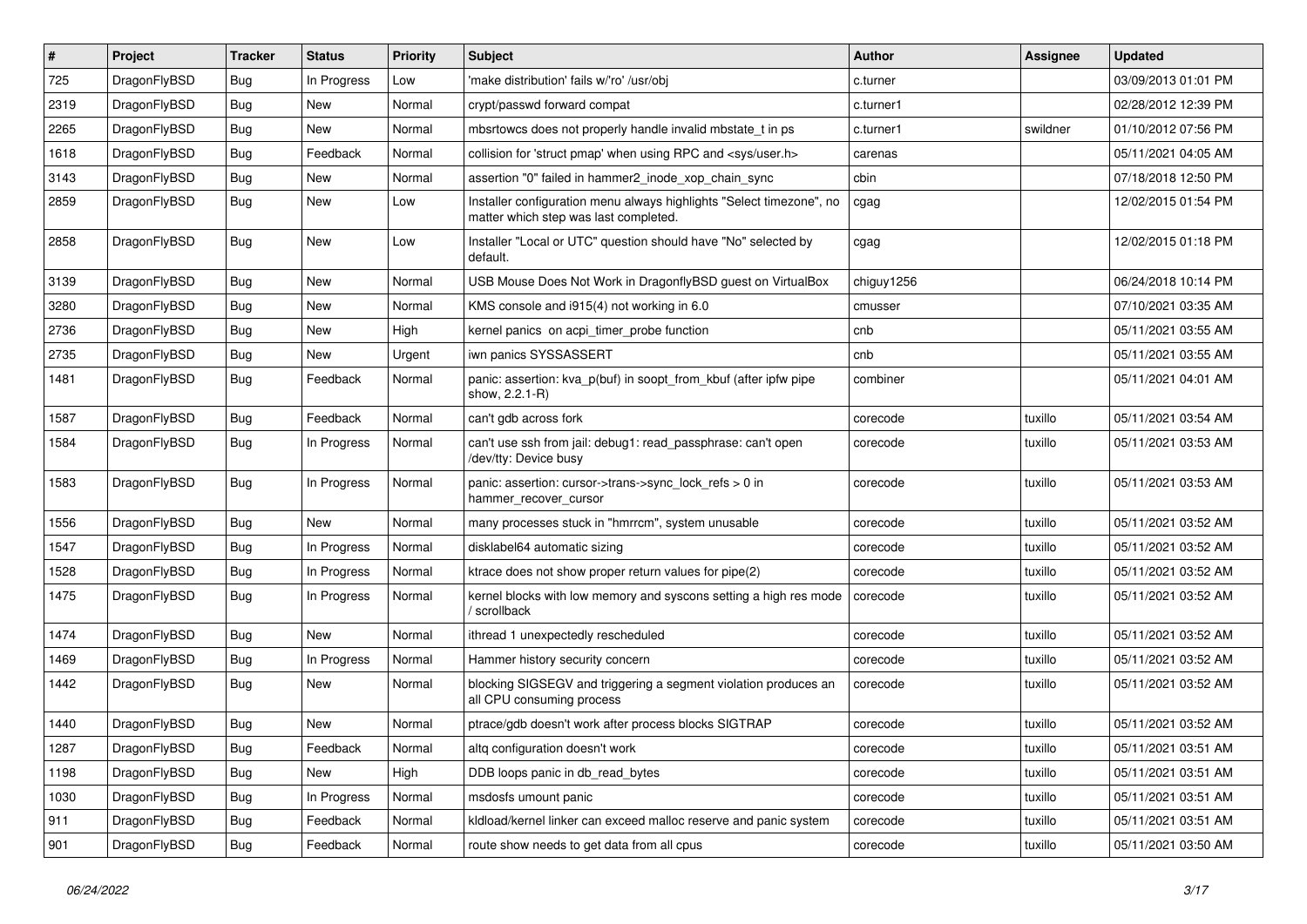| $\vert$ # | <b>Project</b> | <b>Tracker</b> | <b>Status</b> | <b>Priority</b> | <b>Subject</b>                                                                                                                                            | <b>Author</b> | Assignee | <b>Updated</b>      |
|-----------|----------------|----------------|---------------|-----------------|-----------------------------------------------------------------------------------------------------------------------------------------------------------|---------------|----------|---------------------|
| 847       | DragonFlyBSD   | <b>Bug</b>     | Feedback      | Normal          | processes getting stuck on mount point                                                                                                                    | corecode      | tuxillo  | 05/11/2021 03:50 AM |
| 781       | DragonFlyBSD   | Bug            | In Progress   | Normal          | fdisk uses wrong geometry on usb flash drives                                                                                                             | corecode      | tuxillo  | 05/11/2021 03:50 AM |
| 742       | DragonFlyBSD   | Bug            | In Progress   | Normal          | umount problems with multiple mounts                                                                                                                      | corecode      | tuxillo  | 05/11/2021 03:46 AM |
| 731       | DragonFlyBSD   | Bug            | <b>New</b>    | Normal          | system freeze on "slice too large"                                                                                                                        | corecode      | tuxillo  | 05/11/2021 03:45 AM |
| 1307      | DragonFlyBSD   | <b>Bug</b>     | In Progress   | Normal          | hammer tid -2 shows unexpected result                                                                                                                     | corecode      |          | 10/18/2016 05:29 PM |
| 745       | DragonFlyBSD   | Bug            | Feedback      | Normal          | the evil interrupt stats monster is still around!                                                                                                         | corecode      | tuxillo  | 06/02/2014 04:17 AM |
| 341       | DragonFlyBSD   | Bug            | <b>New</b>    | Normal          | Vinum erroneously repors devices as busy                                                                                                                  | corecode      | swildner | 01/21/2012 04:50 AM |
| 1538      | DragonFlyBSD   | Bug            | <b>New</b>    | Low             | mountroot should probe file systems                                                                                                                       | corecode      | alexh    | 11/24/2010 06:35 PM |
| 2687      | DragonFlyBSD   | Bug            | New           | Normal          | natacontrol software RAID in installer                                                                                                                    | csmelosky     |          | 06/22/2014 12:03 PM |
| 3243      | DragonFlyBSD   | Bug            | New           | Normal          | SMART status not reported properly for SSD disks                                                                                                          | daftaupe      |          | 09/09/2020 11:03 PM |
| 2414      | DragonFlyBSD   | Bug            | In Progress   | Normal          | Lenovo S10 acpi freeze (not new)                                                                                                                          | davshao       |          | 05/11/2021 04:13 AM |
| 2994      | DragonFlyBSD   | Bug            | New           | Normal          | Intermittent boot hangs after git: hammer - HAMMER Version 7                                                                                              | davshao       |          | 03/30/2017 02:06 PM |
| 2835      | DragonFlyBSD   | <b>Bug</b>     | New           | Normal          | /usr/include/c++/5.0/bits/c++locale.h likes<br>POSIX C SOURCE>=200809                                                                                     | davshao       |          | 11/18/2015 03:40 AM |
| 2688      | DragonFlyBSD   | <b>Bug</b>     | <b>New</b>    | Normal          | 67613368bdda7 Fix wrong checks for U4B presence Asrock Z77M<br>difficulty detecting USB keyboard                                                          | davshao       |          | 06/28/2014 07:08 PM |
| 2652      | DragonFlyBSD   | <b>Bug</b>     | <b>New</b>    | Normal          | 189a0ff3761b47  ix: Implement MSI-X support locks up Lenovo<br>S10 Intel Atom n270                                                                        | davshao       |          | 05/14/2014 01:55 AM |
| 3076      | DragonFlyBSD   | Bug            | <b>New</b>    | Normal          | sys/dev/netif/ig hal/e1000 ich8lan.c:1594: sanity checking mixup?                                                                                         | dcb           |          | 10/11/2017 01:58 AM |
| 3025      | DragonFlyBSD   | <b>Bug</b>     | <b>New</b>    | Normal          | sys/dev/powermng/powernow/powernow.c:284: bad comparison?                                                                                                 | dcb           |          | 09/23/2017 07:45 AM |
| 3011      | DragonFlyBSD   | Bug            | In Progress   | Normal          | dragonfly/sys/dev/netif/re/re.c: suspicious code?                                                                                                         | dcb           |          | 07/29/2017 01:26 AM |
| 3021      | DragonFlyBSD   | Bug            | In Progress   | Normal          | sys/dev/drm/i915/i915_gem_stolen.c:115]: (error) Signed integer<br>overflow for expression '65535<<20'                                                    | dcb           |          | 04/11/2017 12:46 PM |
| 3024      | DragonFlyBSD   | Bug            | New           | Low             | sys/dev/netif/wi/if_wi.c:1090]: (style) Redundant condition                                                                                               | dcb           |          | 04/11/2017 11:56 AM |
| 3022      | DragonFlyBSD   | Bug            | New           | Normal          | sys/dev/netif/ath/ath/if ath.c:2142: strange bitmask?                                                                                                     | dcb           |          | 04/11/2017 11:49 AM |
| 3018      | DragonFlyBSD   | <b>Bug</b>     | New           | Normal          | sys/bus/u4b/wlan/if_run.c:5464]: (style) Redundant condition                                                                                              | dcb           |          | 04/11/2017 11:26 AM |
| 2708      | DragonFlyBSD   | Bug            | New           | Normal          | unable to send TCP nor UDP on age(4) interface                                                                                                            | dermiste      |          | 05/11/2021 03:54 AM |
| 1774      | DragonFlyBSD   | <b>Bug</b>     | <b>New</b>    | Normal          | New IP header cleanup branch available for testing                                                                                                        | dillon        |          | 05/15/2022 10:59 AM |
| 1448      | DragonFlyBSD   | <b>Bug</b>     | Feedback      | Normal          | panic: assertion: _tp->tt_msg->tt_cpuid == mycpuid in<br>tcp_callout_active tcp_output tcp_usr_send netmsg_pru_send<br>netmsg service tcpmsg service loop | dillon        |          | 05/11/2021 04:00 AM |
| 1429      | DragonFlyBSD   | Bug            | Feedback      | Normal          | vkernel bug - "mfree: m->m_nextpkt != NULL"                                                                                                               | dillon        |          | 05/11/2021 04:00 AM |
| 1336      | DragonFlyBSD   | Bug            | In Progress   | Normal          | Still looking for reports of missed directory entries w/ HAMMER                                                                                           | dillon        |          | 05/11/2021 04:00 AM |
| 3117      | DragonFlyBSD   | Bug            | <b>New</b>    | Normal          | Problem with colours if "intel" video-driver used                                                                                                         | dpostolov     |          | 01/07/2018 11:35 PM |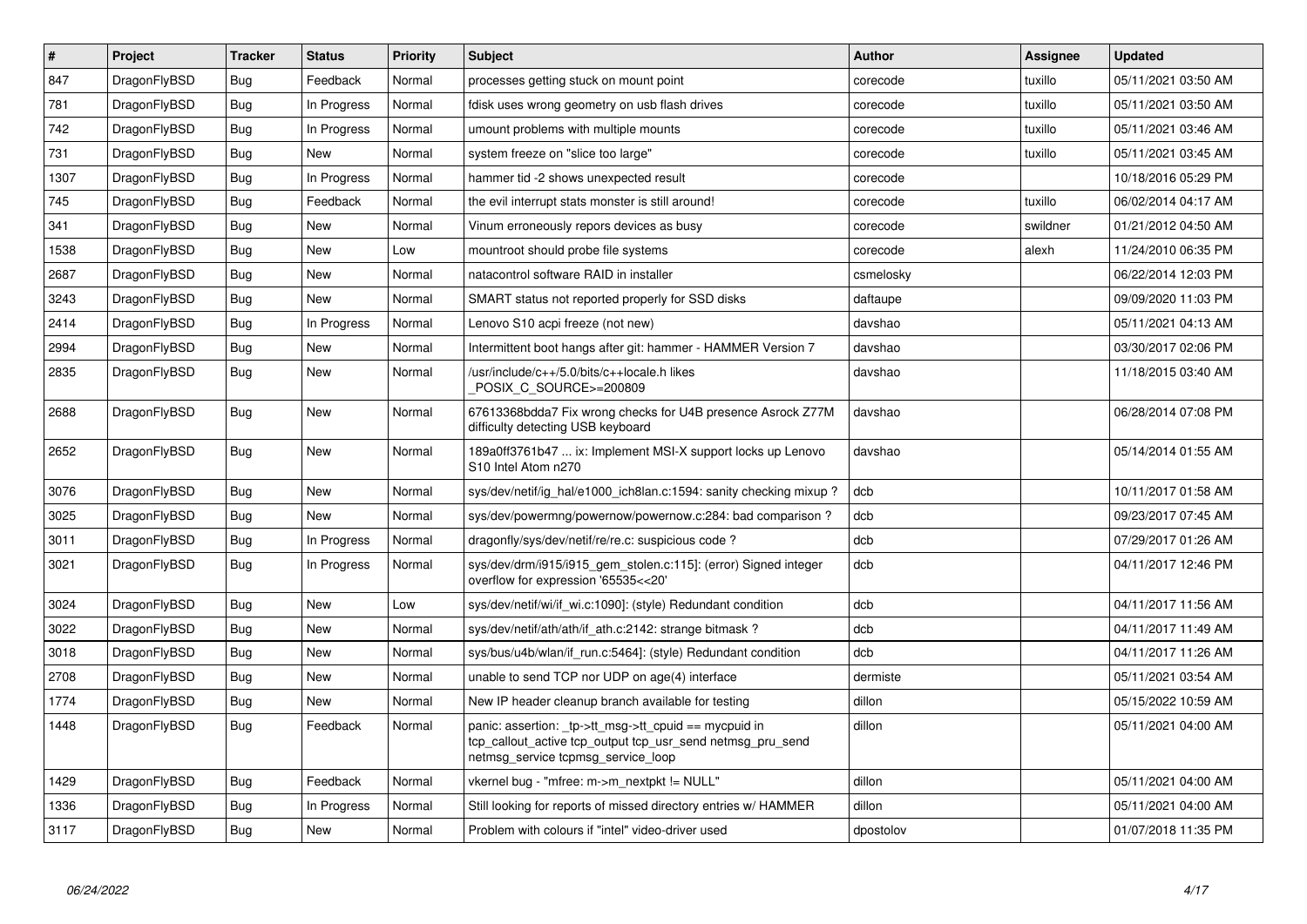| $\vert$ # | Project      | <b>Tracker</b> | <b>Status</b> | <b>Priority</b> | <b>Subject</b>                                                                                             | Author        | <b>Assignee</b> | <b>Updated</b>      |
|-----------|--------------|----------------|---------------|-----------------|------------------------------------------------------------------------------------------------------------|---------------|-----------------|---------------------|
| 3116      | DragonFlyBSD | Bug            | New           | Normal          | da0 detects on very big volume if to _remove_ usb install stick and<br>reboot on Intel NUC5PPYH            | dpostolov     |                 | 01/07/2018 09:40 PM |
| 1877      | DragonFlyBSD | Bug            | <b>New</b>    | Normal          | Freeze during 1st hammer cleanup after new install                                                         | elekktretterr |                 | 05/15/2022 11:43 AM |
| 1613      | DragonFlyBSD | <b>Bug</b>     | Feedback      | Normal          | USB Keyboard not working on master                                                                         | elekktretterr |                 | 05/11/2021 04:05 AM |
| 1454      | DragonFlyBSD | <b>Bug</b>     | Feedback      | Normal          | Unable to boot from external USB DVD drive                                                                 | elekktretterr |                 | 05/11/2021 04:01 AM |
| 1181      | DragonFlyBSD | <b>Bug</b>     | In Progress   | Normal          | ACX111 panic                                                                                               | elekktretterr |                 | 05/11/2021 04:00 AM |
| 1634      | DragonFlyBSD | Bug            | <b>New</b>    | Normal          | panic: spin_lock: 0xe4ad1320, indefinitive wait!                                                           | elekktretterr |                 | 01/19/2015 03:21 AM |
| 1456      | DragonFlyBSD | Bug            | Feedback      | Normal          | Microsoft wireless desktop problems                                                                        | elekktretterr |                 | 01/15/2015 08:34 AM |
| 1194      | DragonFlyBSD | <b>Bug</b>     | New           | Normal          | SCSI errors while trying to copy photos from my camera                                                     | elekktretterr |                 | 01/14/2015 04:39 PM |
| 1668      | DragonFlyBSD | Bug            | Feedback      | Normal          | Power button not working                                                                                   | elekktretterr |                 | 03/10/2013 06:22 AM |
| 1669      | DragonFlyBSD | <b>Bug</b>     | In Progress   | Normal          | Drive wont open using button                                                                               | elekktretterr |                 | 02/29/2012 12:05 PM |
| 1463      | DragonFlyBSD | Bug            | New           | Normal          | Mountroot before drives are initialized                                                                    | elekktretterr |                 | 12/07/2010 01:30 PM |
| 1831      | DragonFlyBSD | Bug            | Feedback      | High            | HAMMER "malloc limit exceeded" panic                                                                       | eocallaghan   | dillon          | 06/04/2022 04:38 AM |
| 1947      | DragonFlyBSD | Bug            | New           | Low             | GA-880GM-UD2H (rev. 1.3) AHCI fails to detect disks at the end of<br>the RAID controller                   | eocallaghan   |                 | 11/27/2021 08:46 AM |
| 1591      | DragonFlyBSD | Bug            | Feedback      | Normal          | Lenovo X301 hangs with AHCI Driver CMD TIMEOUT<br>STS=d0 <bsy></bsy>                                       | eocallaghan   |                 | 05/11/2021 04:05 AM |
| 1592      | DragonFlyBSD | <b>Bug</b>     | Feedback      | Normal          | AcpiOSUnmapMemory: Warning, deallocation did not track<br>allocation.                                      | eocallaghan   |                 | 06/02/2014 07:45 AM |
| 2254      | DragonFlyBSD | Bug            | New           | Normal          | panic: assertion "ref < &td->td_toks_end" failed in lwkt_gettoken at<br>/usr/src/sys/kern/lwkt_token.c:588 | eocallaghan   |                 | 12/05/2011 10:21 PM |
| 2161      | DragonFlyBSD | Bug            | <b>New</b>    | Normal          | Outdated xorg.conf file gets installed into etc and screws up mouse                                        | eocallaghan   |                 | 10/27/2011 01:51 PM |
| 2164      | DragonFlyBSD | Bug            | <b>New</b>    | Normal          | panic on reboot from usb.                                                                                  | eocallaghan   |                 | 10/27/2011 09:29 AM |
| 2158      | DragonFlyBSD | Bug            | New           | Normal          | iwn panics with assertion on boot.                                                                         | eocallaghan   |                 | 10/24/2011 04:13 PM |
| 2544      | DragonFlyBSD | Bug            | New           | Normal          | live DVD system boot (menu option 1) caused db> prompt on<br>PE1950                                        | estrabd       |                 | 05/11/2021 03:54 AM |
| 2075      | DragonFlyBSD | Bug            | <b>New</b>    | Normal          | pflogd on x86 64                                                                                           | fanch         |                 | 05/16/2011 04:04 PM |
| 2657      | DragonFlyBSD | Bug            | New           | High            | Needs acl to migrate our servers                                                                           | ferney        |                 | 03/31/2014 11:37 AM |
| 2569      | DragonFlyBSD | <b>Bug</b>     | New           | Normal          | ctime NFS                                                                                                  | ferney        |                 | 08/11/2013 04:35 AM |
| 1672      | DragonFlyBSD | Bug            | Feedback      | Normal          | panic (trap 12) around btree search() in 2.4.1-RELEASE                                                     | floid         |                 | 01/19/2015 03:36 AM |
| 979       | DragonFlyBSD | Bug            | Feedback      | Normal          | Failure-prone USB mass storage (SB600? msdosfs? CAM?)                                                      | floid         |                 | 01/15/2015 08:38 AM |
| 846       | DragonFlyBSD | Bug            | Feedback      | Normal          | USB bugs:usb mouse can't used!                                                                             | frankning     |                 | 01/15/2015 08:36 AM |
| 1899      | DragonFlyBSD | <b>Bug</b>     | New           | Normal          | Keyboard doesn't work                                                                                      | fransm        |                 | 05/15/2022 03:32 PM |
| 1818      | DragonFlyBSD | Bug            | New           | Normal          | panic: Bad tailq NEXT (kqueue issue ?)                                                                     | ftigeot       |                 | 05/15/2022 11:40 AM |
| 1826      | DragonFlyBSD | Bug            | New           | Normal          | panic during boot: assertion so->so port  in tcp input                                                     | ftigeot       |                 | 05/15/2022 11:05 AM |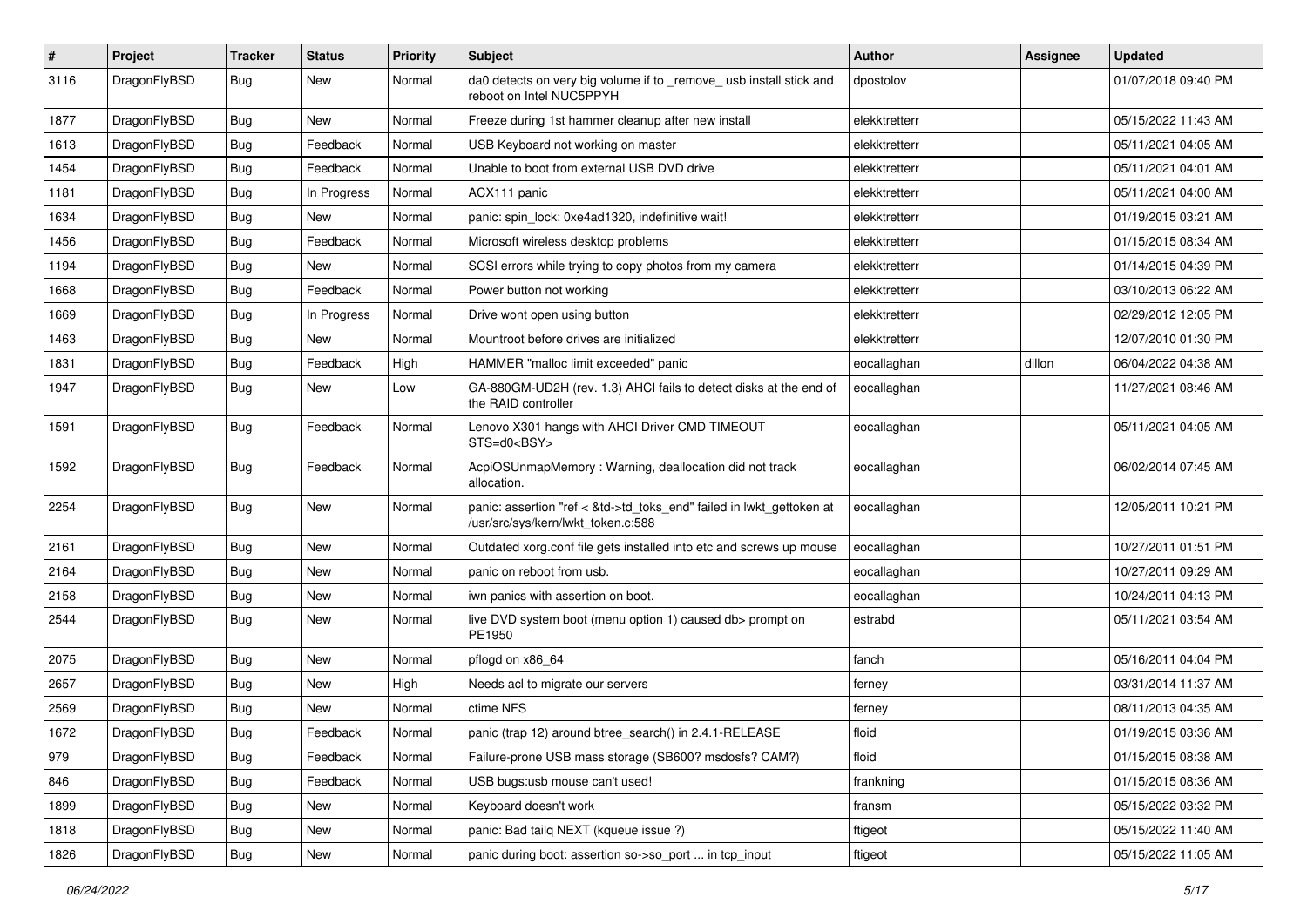| $\vert$ # | Project      | <b>Tracker</b> | <b>Status</b> | <b>Priority</b> | <b>Subject</b>                                                                      | Author   | Assignee  | <b>Updated</b>      |
|-----------|--------------|----------------|---------------|-----------------|-------------------------------------------------------------------------------------|----------|-----------|---------------------|
| 1593      | DragonFlyBSD | <b>Bug</b>     | Feedback      | Normal          | panic: assertion: ccb == ap->ap_err_ccb in ahci_put_err_ccb                         | ftigeot  | ftigeot   | 05/15/2022 05:09 AM |
| 2674      | DragonFlyBSD | <b>Bug</b>     | <b>New</b>    | Normal          | <b>GPT Support</b>                                                                  | ftigeot  |           | 12/28/2015 02:54 PM |
| 2819      | DragonFlyBSD | Bug            | In Progress   | Normal          | Random micro system freezes after a week of uptime                                  | ftigeot  | dillon    | 08/16/2015 08:46 PM |
| 2803      | DragonFlyBSD | Bug            | <b>New</b>    | Normal          | HAMMER: Warning: UNDO area too small!                                               | ftigeot  |           | 03/11/2015 03:42 PM |
| 2416      | DragonFlyBSD | Bug            | <b>New</b>    | Normal          | ".' entry can be removed on mounted nfs filesystem                                  | ftigeot  | tuxillo   | 06/03/2014 04:40 AM |
| 2619      | DragonFlyBSD | Bug            | <b>New</b>    | Normal          | Dragon Fly 3.6 can't be installed on a 6TB volume                                   | ftigeot  |           | 02/23/2014 11:55 PM |
| 2535      | DragonFlyBSD | <b>Bug</b>     | New           | Normal          | Imap processes apparentit blocked on disk I/O                                       | ftigeot  |           | 04/02/2013 09:31 AM |
| 2403      | DragonFlyBSD | Bug            | New           | Low             | newfs - E doesn't handle / dev/serno device names properly                          | ftigeot  |           | 08/17/2012 05:07 AM |
| 2051      | DragonFlyBSD | Bug            | <b>New</b>    | Normal          | No ipv6 lan route entry created on 2.10                                             | ftigeot  |           | 04/21/2011 10:37 AM |
| 2037      | DragonFlyBSD | Bug            | Feedback      | Normal          | Panic Bad link elm while building packages                                          | ftigeot  | dillon    | 04/21/2011 07:20 AM |
| 1923      | DragonFlyBSD | <b>Bug</b>     | New           | Normal          | Abysmal NFS performance with IPv6                                                   | ftigeot  |           | 12/05/2010 09:34 PM |
| 2577      | DragonFlyBSD | Bug            | New           | Normal          | virtio-blk iops performance is cpu limited on high end devices                      | gjs278   | vsrinivas | 08/01/2013 02:28 PM |
| 3165      | DragonFlyBSD | <b>Bug</b>     | <b>New</b>    | Normal          | Looping at boot time                                                                | gop      |           | 12/28/2018 01:04 PM |
| 2095      | DragonFlyBSD | Bug            | <b>New</b>    | Low             | Running installer post-install: Unsupported DFUI transport"                         | greenrd  |           | 06/26/2011 09:20 AM |
| 2094      | DragonFlyBSD | <b>Bug</b>     | <b>New</b>    | Normal          | Segfault when gdb printing backtrace from core dump                                 | greenrd  |           | 06/25/2011 04:14 PM |
| 1486      | DragonFlyBSD | Bug            | Feedback      | Normal          | Interrupt storm related to SATA DVD device                                          | hasso    |           | 05/11/2021 04:01 AM |
| 1428      | DragonFlyBSD | Bug            | Feedback      | Low             | POSIX.1e implementation is too old                                                  | hasso    | tuxillo   | 05/11/2021 04:00 AM |
| 1411      | DragonFlyBSD | Bug            | Feedback      | Normal          | Burning doesn't work with ahci(4)                                                   | hasso    | dillon    | 05/11/2021 04:00 AM |
| 1313      | DragonFlyBSD | <b>Bug</b>     | <b>New</b>    | Low             | Signal code in kernel needs major overhaul (signal queues,<br>si_code, si_addr)     | hasso    |           | 05/11/2021 04:00 AM |
| 884       | DragonFlyBSD | Bug            | In Progress   | High            | Performance/memory problems under filesystem IO load                                | hasso    |           | 05/11/2021 03:50 AM |
| 1502      | DragonFlyBSD | Bug            | In Progress   | Normal          | Lock while deleting files from nohistory HAMMER directories                         | hasso    |           | 03/10/2013 04:28 AM |
| 1563      | DragonFlyBSD | Bug            | Feedback      | Normal          | reset(1) doesn't reset terminal to the defaults                                     | hasso    |           | 03/10/2013 04:17 AM |
| 1525      | DragonFlyBSD | Bug            | <b>New</b>    | Normal          | boehm-gc problems                                                                   | hasso    |           | 10/13/2012 07:13 PM |
| 1532      | DragonFlyBSD | <b>Bug</b>     | <b>New</b>    | Low             | jemalloc doesn't work on DragonFly                                                  | hasso    | sjg       | 08/02/2011 01:14 AM |
| 1430      | DragonFlyBSD | Bug            | <b>New</b>    | Normal          | Buggy $w(1)$ ?                                                                      | hasso    | alexh     | 11/24/2010 08:09 AM |
| 1982      | DragonFlyBSD | Bug            | New           | Low             | There is no linuxulator on x86-64                                                   | herrgard |           | 05/31/2022 02:25 PM |
| 2680      | DragonFlyBSD | Bug            | <b>New</b>    | Low             | boot0cfg update makes box unbootable                                                | herrgard |           | 06/10/2014 06:02 AM |
| 2045      | DragonFlyBSD | Bug            | <b>New</b>    | Normal          | ral(4): Fatal trap 12: page fault while in kernel mode (two panics)                 | herrgard |           | 11/03/2011 05:34 PM |
| 2125      | DragonFlyBSD | Bug            | <b>New</b>    | Normal          | Weird garbage in dmesg                                                              | herrgard |           | 08/30/2011 08:04 PM |
| 3189      | DragonFlyBSD | Bug            | New           | Normal          | Allow DragonFly Mail Agent to accept an alternate config via<br>command line switch | iang     |           | 08/16/2021 12:42 AM |
| 3029      | DragonFlyBSD | Bug            | <b>New</b>    | Normal          | Running DflyBSD 4.8 on FreeBSD bhyve as a guest                                     | iron     |           | 05/13/2022 04:33 AM |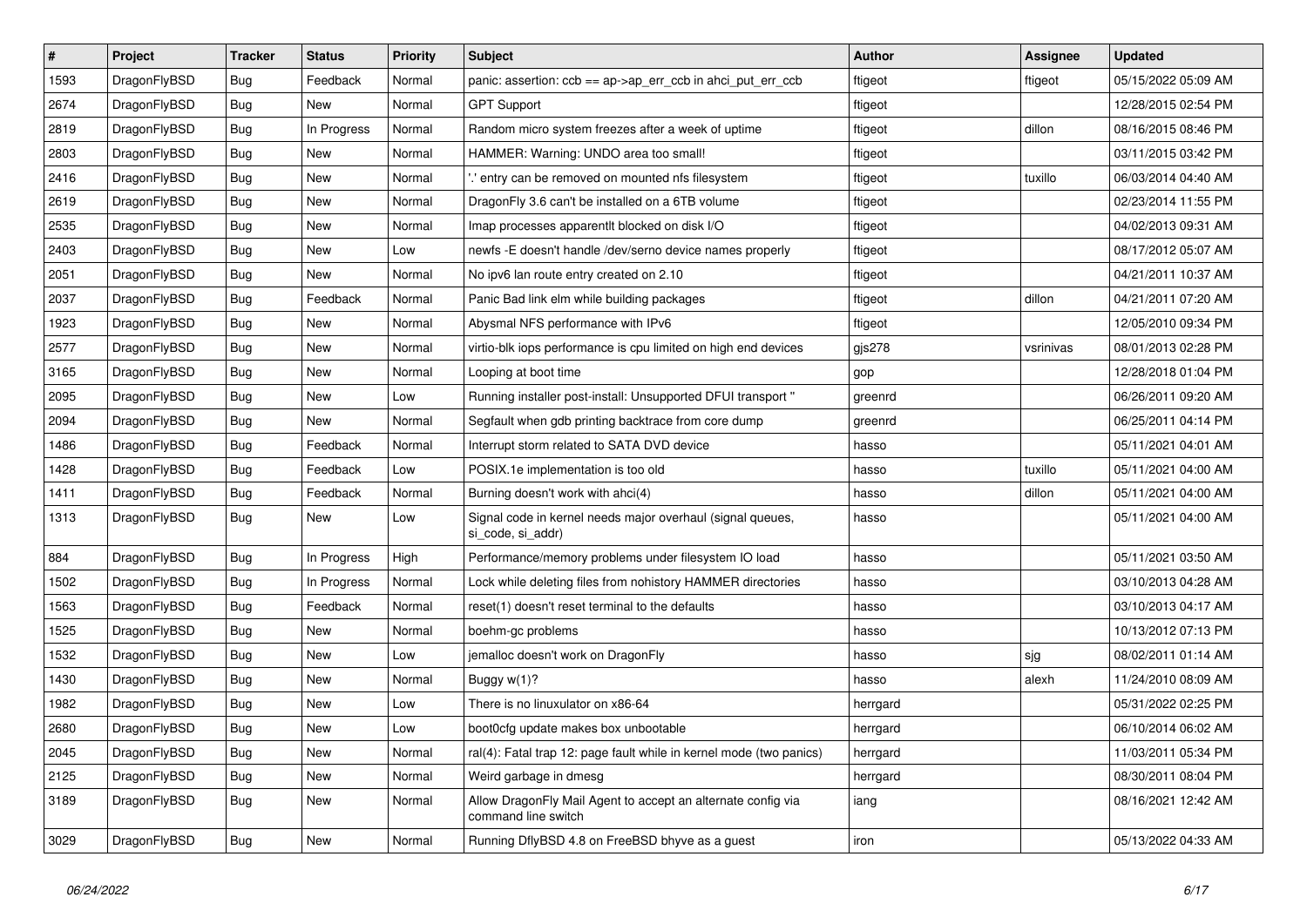| $\pmb{\#}$ | Project      | <b>Tracker</b> | <b>Status</b> | <b>Priority</b> | Subject                                                                                                    | <b>Author</b>   | <b>Assignee</b> | <b>Updated</b>      |
|------------|--------------|----------------|---------------|-----------------|------------------------------------------------------------------------------------------------------------|-----------------|-----------------|---------------------|
| 2746       | DragonFlyBSD | Bug            | New           | Normal          | some fraction of xterms started from the xmonad window manager<br>get killed with SIGALRM                  | isenmann        | profmakx        | 12/28/2014 02:51 AM |
| 2604       | DragonFlyBSD | Bug            | <b>New</b>    | Normal          | dell laptop does not boot with LATEST                                                                      | isenmann        |                 | 11/20/2013 02:07 AM |
| 2825       | DragonFlyBSD | Bug            | New           | High            | 3x dhclient = hanging system (objcache exhausted)                                                          | jaccovonb       | sepherosa       | 05/11/2021 03:55 AM |
| 3134       | DragonFlyBSD | Bug            | <b>New</b>    | Normal          | RFC 3021 (/31 networks) appear to be unsupported                                                           | jailbird        |                 | 05/16/2018 11:03 PM |
| 2353       | DragonFlyBSD | Bug            | In Progress   | Normal          | panic: assertion "gd->gd_spinlocks_wr == 0" failed in<br>bsd4_schedulerclock                               | jaydg           | alexh           | 11/28/2012 01:57 AM |
| 2369       | DragonFlyBSD | Bug            | New           | Normal          | panic: Bad link elm 0xffffffe07edf6068 next->prev != elm                                                   | jaydg           |                 | 08/15/2012 03:04 AM |
| 2308       | DragonFlyBSD | Bug            | <b>New</b>    | Normal          | System freeze when unloading snd hda                                                                       | jaydg           |                 | 02/19/2012 07:15 AM |
| 2731       | DragonFlyBSD | <b>Bug</b>     | In Progress   | Normal          | Screen full of random colors when starting Xorg with Intel Haswell<br>HD Graphics P4600                    | ikatzmaier      |                 | 11/12/2014 04:08 PM |
| 3089       | DragonFlyBSD | Bug            | In Progress   | Normal          | vtnet(4) - disable TCP checksum offload by default                                                         | jlane           | vadaszi         | 05/11/2021 04:14 AM |
| 2890       | DragonFlyBSD | Bug            | New           | Normal          | not able to boot usb installer on Toshiba Chromebook 2                                                     | johnnywhishbone |                 | 02/22/2016 03:42 AM |
| 2391       | DragonFlyBSD | Bug            | In Progress   | Normal          | System lock with ahci and acpi enabled on ATI RS690 chipset with<br>SMB600 sata controller                 | jorisgio        | vadaszi         | 06/03/2015 03:51 PM |
| 2712       | DragonFlyBSD | Bug            | New           | Normal          | connect(2) returns EINVAL when retrying after ECONNREFUSED                                                 | jorisgio        |                 | 08/14/2014 05:31 PM |
| 2013       | DragonFlyBSD | Bug            | In Progress   | Normal          | oversized DMA request loop                                                                                 | josepht         |                 | 05/11/2021 04:06 AM |
| 1745       | DragonFlyBSD | Bug            | Feedback      | Normal          | kmalloc panic                                                                                              | josepht         |                 | 05/11/2021 04:05 AM |
| 1330       | DragonFlyBSD | Bug            | Feedback      | Normal          | Hammer, usb disk, SYNCHRONIZE CACHE failure                                                                | josepht         |                 | 06/02/2014 04:56 AM |
| 2568       | DragonFlyBSD | Bug            | New           | Normal          | AHCI panic                                                                                                 | josepht         |                 | 06/07/2013 05:52 PM |
| 1717       | DragonFlyBSD | Bug            | Feedback      | Normal          | HAMMER panic in hammer cursor down()                                                                       | josepht1        |                 | 05/11/2021 04:05 AM |
| 2245       | DragonFlyBSD | Bug            | New           | Normal          | panic: assertion "ref < &td->td_toks_end" failed in lwkt_gettoken at<br>/usr/src/sys/kern/lwkt_token.c:588 | juanfra684      |                 | 11/22/2011 07:41 PM |
| 2153       | DragonFlyBSD | Bug            | <b>New</b>    | Normal          | Too many unuseful warnings at boot                                                                         | juanfra684      |                 | 10/18/2011 10:16 PM |
| 3228       | DragonFlyBSD | Bug            | New           | Low             | pfi kif unref: state refcount $\leq$ 0 in dmesg                                                            | justin          |                 | 03/05/2021 06:39 AM |
| 385        | DragonFlyBSD | Bug            | Feedback      | Low             | Mail archive address removal                                                                               | justin          | justin          | 03/09/2013 11:24 AM |
| 2444       | DragonFlyBSD | Bug            | New           | Normal          | Crash during Hammer overnight cleanup                                                                      | justin          |                 | 11/04/2012 07:58 AM |
| 2090       | DragonFlyBSD | Bug            | Feedback      | Normal          | snd_hda does not support headphone automute                                                                | justin          |                 | 03/29/2012 08:03 PM |
| 2645       | DragonFlyBSD | Bug            | New           | Normal          | panic with dsched fq and ioprio                                                                            | jyoung15        |                 | 02/20/2014 07:29 AM |
| 1727       | DragonFlyBSD | Bug            | Feedback      | Normal          | CD boot panic (2.6.1) (usb?)                                                                               | kiril           |                 | 05/15/2022 05:10 AM |
| 2529       | DragonFlyBSD | Bug            | New           | Low             | Sundance network adapter is not detected and attached                                                      | kworr           |                 | 03/25/2013 02:29 AM |
| 2288       | DragonFlyBSD | Bug            | Feedback      | Normal          | Random IO performance loss introduced since January 1st                                                    | lentferj        |                 | 01/23/2013 04:21 PM |
| 2421       | DragonFlyBSD | Bug            | New           | High            | Kernel panic: vm_fault: page 0xc0f70000 not busy!                                                          | lentferj        |                 | 10/03/2012 08:16 AM |
| 1939       | DragonFlyBSD | <b>Bug</b>     | New           | Normal          | Panic on nightly build and stress test box                                                                 | lentferj        |                 | 12/18/2010 08:41 AM |
| 1916       | DragonFlyBSD | Bug            | New           | Normal          | Constant crashes on x86_64 with UFS                                                                        | lentferj        |                 | 11/21/2010 07:40 PM |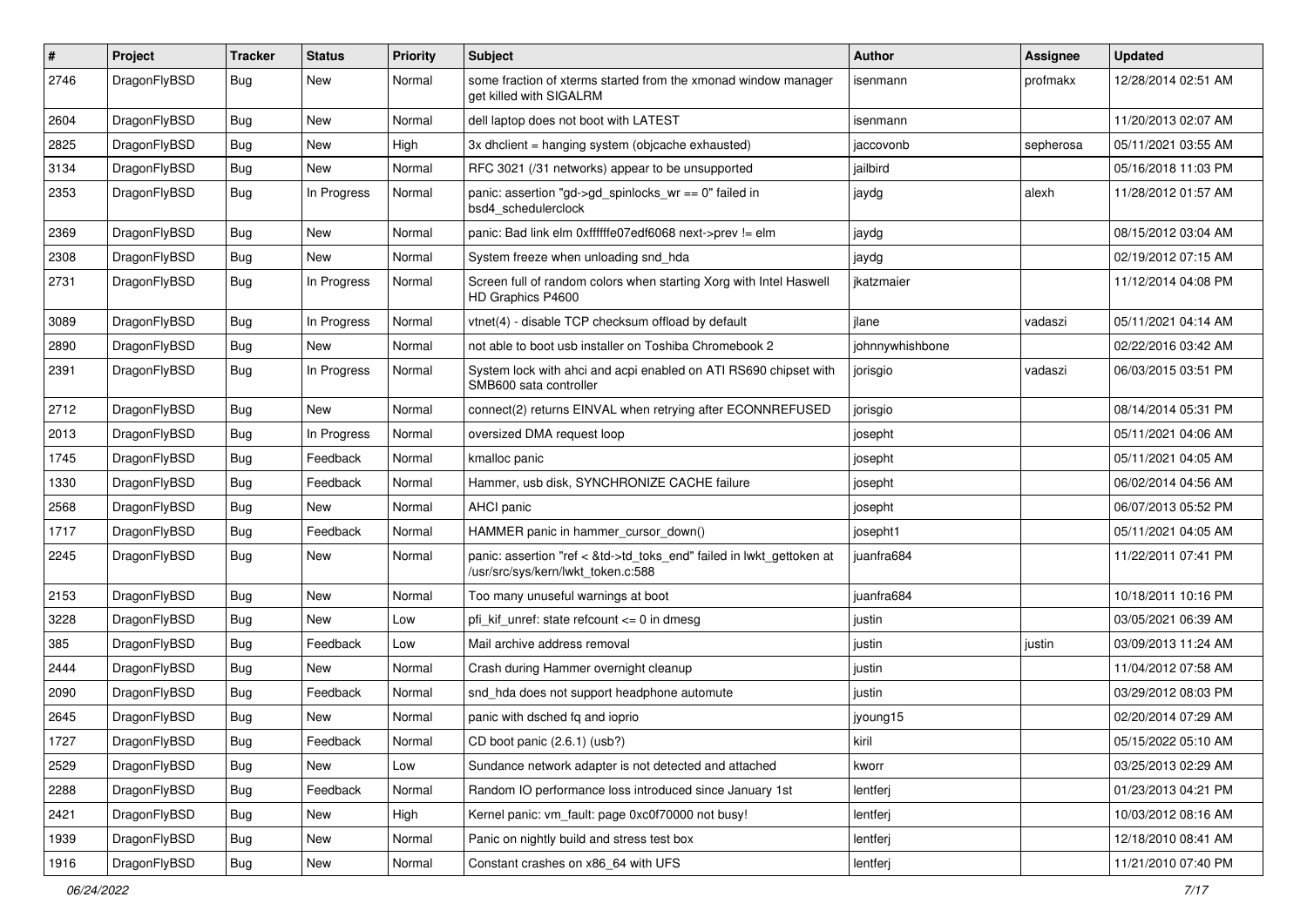| $\sharp$ | Project      | <b>Tracker</b> | <b>Status</b> | <b>Priority</b> | Subject                                                                                                 | <b>Author</b> | <b>Assignee</b> | <b>Updated</b>      |
|----------|--------------|----------------|---------------|-----------------|---------------------------------------------------------------------------------------------------------|---------------|-----------------|---------------------|
| 2892     | DragonFlyBSD | <b>Bug</b>     | New           | Normal          | swap_pager:indefinite wait bufferf error                                                                | <b>Ihmwzy</b> |                 | 02/21/2016 10:32 PM |
| 3028     | DragonFlyBSD | Bug            | In Progress   | Normal          | installer: confusion of set/get disk encryption passphrase dialogs                                      | liweitianux   | tuxillo         | 06/03/2022 05:13 PM |
| 3310     | DragonFlyBSD | <b>Bug</b>     | In Progress   | Normal          | NVMM+QEMU fail to boot with UEFI: Mem Assist Failed<br>[gpa=0xfffffff0]                                 | liweitianux   |                 | 01/11/2022 03:22 PM |
| 2917     | DragonFlyBSD | <b>Bug</b>     | <b>New</b>    | Normal          | da8: reading primary partition table: error accessing offset<br>000000000000 for 512                    | liweitianux   |                 | 05/11/2021 08:43 PM |
| 2565     | DragonFlyBSD | <b>Bug</b>     | New           | Normal          | "ifconfig ix0 up" panic                                                                                 | ltpig402a     |                 | 06/03/2013 05:46 AM |
| 2434     | DragonFlyBSD | <b>Bug</b>     | <b>New</b>    | Normal          | BTX Halted - Boot fails on USB/GUI                                                                      | lucmv         |                 | 10/17/2012 08:12 PM |
| 2808     | DragonFlyBSD | <b>Bug</b>     | <b>New</b>    | Normal          | X freeze by switching between X and VT - results in black screen                                        | lukesky333    |                 | 05/11/2021 03:55 AM |
| 2531     | DragonFlyBSD | <b>Bug</b>     | New           | Normal          | camcontrol fails to disable APM                                                                         | m.lombardi85  |                 | 03/23/2013 12:28 PM |
| 2370     | DragonFlyBSD | Bug            | <b>New</b>    | Normal          | panic: ffs_valloc: dup alloc                                                                            | marino        | vsrinivas       | 02/01/2013 09:28 AM |
| 2167     | DragonFlyBSD | <b>Bug</b>     | New           | Normal          | shutdown/reboot fails after uptime msg                                                                  | marino        |                 | 11/28/2011 03:01 AM |
| 2092     | DragonFlyBSD | <b>Bug</b>     | New           | Normal          | Panic: Bad link elm 0x next->prev != elm                                                                | masterblaster | dillon          | 12/04/2011 12:49 PM |
| 3035     | DragonFlyBSD | <b>Bug</b>     | <b>New</b>    | Normal          | panic: assertion "cpu >= 0 && cpu < ncpus" failed in netisr_cpuport<br>at /usr/src/sys/net/netisr2.h:87 | masu          |                 | 05/11/2017 01:24 AM |
| 2809     | DragonFlyBSD | Bug            | New           | Normal          | hammer mirror-stream                                                                                    | masu          |                 | 04/10/2015 12:33 AM |
| 1860     | DragonFlyBSD | <b>Bug</b>     | Feedback      | Normal          | Panic while creating UFS fs on vn(4) for initrd                                                         | matthias      |                 | 02/29/2012 07:16 AM |
| 2067     | DragonFlyBSD | Bug            | New           | Normal          | sound/pcm: "play interrupt timeout, channel dead"                                                       | matthiasr     |                 | 05/11/2021 03:55 AM |
| 2598     | DragonFlyBSD | <b>Bug</b>     | New           | Normal          | i386 via USB Booting                                                                                    | mbzadegan     |                 | 10/21/2013 02:28 AM |
| 2644     | DragonFlyBSD | <b>Bug</b>     | Feedback      | Normal          | 3.6.0-REL trap 9 on boot                                                                                | memmerto      |                 | 11/27/2021 08:08 AM |
| 1293     | DragonFlyBSD | <b>Bug</b>     | New           | Normal          | 2.2.1-REL Installer Request                                                                             | mk            | tuxillo         | 05/11/2021 04:00 AM |
| 3317     | DragonFlyBSD | <b>Bug</b>     | In Progress   | Normal          | Network vtnet0 not working on Hetzner cloud                                                             | mneumann      |                 | 06/18/2022 03:55 AM |
| 3235     | DragonFlyBSD | Bug            | <b>New</b>    | Normal          | Kernel panic in devfs vnops.c                                                                           | mneumann      |                 | 04/28/2020 07:00 AM |
| 3222     | DragonFlyBSD | <b>Bug</b>     | New           | Normal          | gcc - undefined reference to '__atomic_load' (missing libatomic?)                                       | mneumann      |                 | 02/08/2020 02:45 AM |
| 3111     | DragonFlyBSD | <b>Bug</b>     | In Progress   | High            | Mouse lags every second heavily under X11                                                               | mneumann      |                 | 12/12/2017 09:46 PM |
| 2972     | DragonFlyBSD | Bug            | <b>New</b>    | Normal          | ipfw3 "deny to me" does not work correctly                                                              | mneumann      |                 | 12/27/2016 12:11 PM |
| 2881     | DragonFlyBSD | <b>Bug</b>     | <b>New</b>    | Normal          | Pulseaudio hangs/resets system when starting X11                                                        | mneumann      |                 | 01/09/2016 03:08 AM |
| 2788     | DragonFlyBSD | <b>Bug</b>     | New           | Normal          | ioctl GSLICEINFO: Not working for vnode slice                                                           | mneumann      |                 | 02/12/2015 07:49 AM |
| 3218     | DragonFlyBSD | Bug            | New           | Normal          | Kernel panics are not sent to comconsole when booted over EFI                                           | mqudsi        |                 | 12/02/2019 08:52 PM |
| 168      | DragonFlyBSD | Bug            | In Progress   | Normal          | Livelocked limit engaged while trying to setup IPW wireless                                             | mschacht      | sepherosa       | 05/11/2021 04:05 AM |
| 1144     | DragonFlyBSD | Bug            | Feedback      | Normal          | Incorrect clock under KVM                                                                               | msylvan       |                 | 03/09/2013 01:17 PM |
| 679      | DragonFlyBSD | Bug            | New           | Low             | Netgraph backward compatibility for old *LEN constants                                                  | nant          | nant            | 02/18/2014 05:45 AM |
| 2104     | DragonFlyBSD | Bug            | New           | Normal          | network configuration seg. fault on install CD                                                          | navratil      |                 | 07/26/2011 07:55 AM |
| 2958     | DragonFlyBSD | Bug            | Feedback      | Normal          | Hammer FS dies during pruning after massive write load                                                  | neilb         |                 | 10/11/2016 04:20 AM |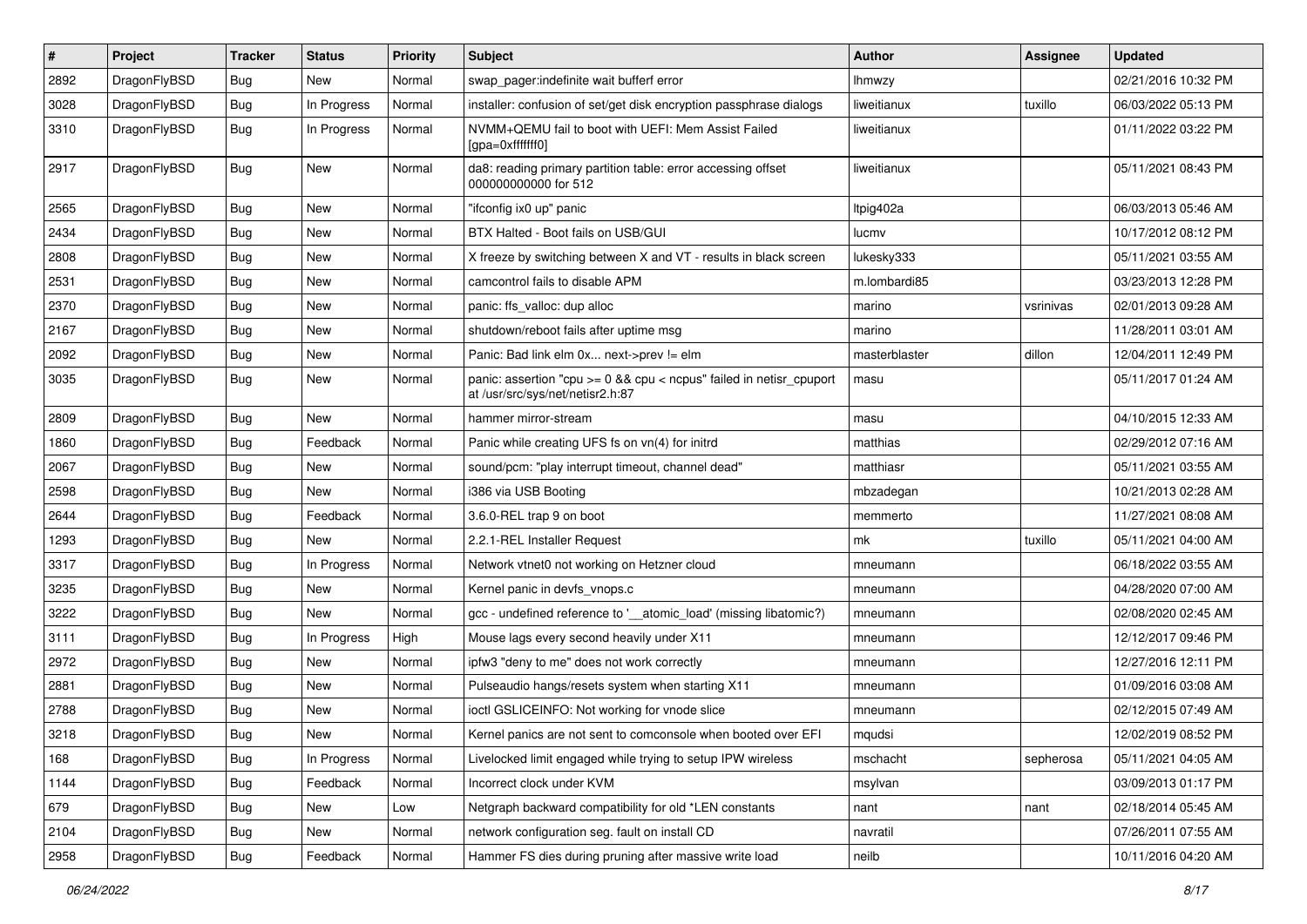| $\sharp$ | Project      | <b>Tracker</b> | <b>Status</b> | <b>Priority</b> | Subject                                                                                                            | <b>Author</b>          | Assignee | <b>Updated</b>      |
|----------|--------------|----------------|---------------|-----------------|--------------------------------------------------------------------------------------------------------------------|------------------------|----------|---------------------|
| 2957     | DragonFlyBSD | Bug            | Feedback      | Normal          | swapoff -a followed by swapon -a doesn't give your swap back                                                       | neilb                  |          | 10/09/2016 04:17 AM |
| 3215     | DragonFlyBSD | Bug            | <b>New</b>    | Normal          | Hang in todrain(3) after write(3)                                                                                  | noloader               |          | 11/25/2019 03:08 PM |
| 1193     | DragonFlyBSD | <b>Bug</b>     | New           | Normal          | kernel doesn't recognize cdrom drive                                                                               | nonsolosoft            |          | 01/25/2014 09:11 PM |
| 2622     | DragonFlyBSD | <b>Bug</b>     | New           | Normal          | VAIO FIT15E fn keys support                                                                                        | nonsolosoft            |          | 12/31/2013 01:31 AM |
| 2621     | DragonFlyBSD | Bug            | <b>New</b>    | Normal          | core dump using cdrom                                                                                              | nonsolosoft            |          | 12/27/2013 12:43 AM |
| 2182     | DragonFlyBSD | <b>Bug</b>     | New           | Normal          | if_msk PHY FIFO underrun/overflow                                                                                  | nonsolosoft            |          | 09/03/2012 06:39 AM |
| 2412     | DragonFlyBSD | <b>Bug</b>     | New           | Normal          | wlan0 fails to get address via dhclient                                                                            | nonsolosoft            |          | 08/30/2012 05:55 AM |
| 3052     | DragonFlyBSD | Bug            | New           | Normal          | panic DragonFly v4.8.1-RELEASE by mounting a malformed NTFS<br>image [64.000]                                      | open.source@ribose.com |          | 08/14/2017 03:22 AM |
| 3051     | DragonFlyBSD | <b>Bug</b>     | <b>New</b>    | Normal          | panic DragonFly v4.8.1-RELEASE by mounting a malformed NTFS<br>image [12.000]                                      | open.source@ribose.com |          | 08/14/2017 03:20 AM |
| 3049     | DragonFlyBSD | Bug            | <b>New</b>    | Normal          | panic DragonFly v4.8.1-RELEASE by mounting a malformed<br>msdosfs image [12.128]                                   | open.source@ribose.com |          | 08/14/2017 02:53 AM |
| 2802     | DragonFlyBSD | <b>Bug</b>     | <b>New</b>    | Normal          | USB Wifi urtwn0 crash from cd boot                                                                                 | opvalues               |          | 03/10/2015 01:07 AM |
| 2799     | DragonFlyBSD | <b>Bug</b>     | <b>New</b>    | Normal          | Fatal trap 12 caused by moused(8) -p /dev/cual0                                                                    | opvalues               |          | 03/04/2015 11:01 PM |
| 3152     | DragonFlyBSD | Bug            | Feedback      | Normal          | Console's size in ttyv0 and single user mode is sticking to 80x25,<br>while ttyv1 can make use of the whole screen | overtime               |          | 02/24/2019 01:08 AM |
| 3107     | DragonFlyBSD | Bug            | <b>New</b>    | Low             | ACPI interrupt storm when loading i915 on Lenovo T460                                                              | oyvinht                |          | 07/15/2020 07:01 AM |
| 2874     | DragonFlyBSD | <b>Bug</b>     | <b>New</b>    | Normal          | make world DESTDIR=/emptydir fails                                                                                 | pascii                 |          | 12/25/2015 07:04 AM |
| 2117     | DragonFlyBSD | Bug            | New           | High            | ACPI and/or bce(4) problem with 2.11.0.673.g0d557 on HP DL380<br>G6                                                | pauska                 |          | 08/22/2011 10:15 AM |
| 1769     | DragonFlyBSD | Bug            | <b>New</b>    | Normal          | panic: assertion: _tp->tt_msg->tt_cpuid == mycpuid in<br>tcp_callout_active                                        | pavalos                | sjg      | 05/15/2022 11:07 AM |
| 2898     | DragonFlyBSD | Bug            | <b>New</b>    | Normal          | <b>HAMMER</b> panic                                                                                                | pavalos                |          | 11/03/2018 07:05 AM |
| 2526     | DragonFlyBSD | <b>Bug</b>     | <b>New</b>    | Normal          | hammer cleanup doesn't run on first day of DST                                                                     | pavalos                |          | 10/18/2016 05:28 PM |
| 2248     | DragonFlyBSD | <b>Bug</b>     | <b>New</b>    | Normal          | sysctl panic                                                                                                       | pavalos                |          | 11/23/2011 06:23 PM |
| 2199     | DragonFlyBSD | Bug            | New           | Normal          | screen segfaults if utmpx isn't present                                                                            | pavalos                |          | 11/15/2011 10:52 PM |
| 2099     | DragonFlyBSD | <b>Bug</b>     | <b>New</b>    | Normal          | page fault panic in vm system                                                                                      | pavalos                |          | 07/10/2011 08:51 AM |
| 2048     | DragonFlyBSD | Bug            | New           | Normal          | panic: ffs_sync: rofs mod                                                                                          | pavalos                |          | 04/12/2011 05:45 AM |
| 2008     | DragonFlyBSD | Bug            | New           | Normal          | lwkt_setcpu_remote: td->td_flags 00800621 console flood                                                            | pavalos                |          | 03/06/2011 09:37 PM |
| 1969     | DragonFlyBSD | Bug            | <b>New</b>    | Normal          | pf-related network problem                                                                                         | pavalos                | lentferj | 02/01/2011 06:57 PM |
| 1949     | DragonFlyBSD | <b>Bug</b>     | New           | Normal          | iwn panic                                                                                                          | pavalos                |          | 01/30/2011 03:21 AM |
| 1946     | DragonFlyBSD | <b>Bug</b>     | New           | Normal          | ieee80211 panic                                                                                                    | pavalos                | josepht  | 01/27/2011 06:00 PM |
| 599      | DragonFlyBSD | <b>Bug</b>     | New           | Urgent          | 1.9.0 reproducable panic                                                                                           | pavalos                |          | 12/22/2010 01:08 AM |
| 3226     | DragonFlyBSD | <b>Bug</b>     | New           | Normal          | Xorg freezes in vm: thread stuck in "objtrm1"                                                                      | peeter                 |          | 04/08/2020 02:10 AM |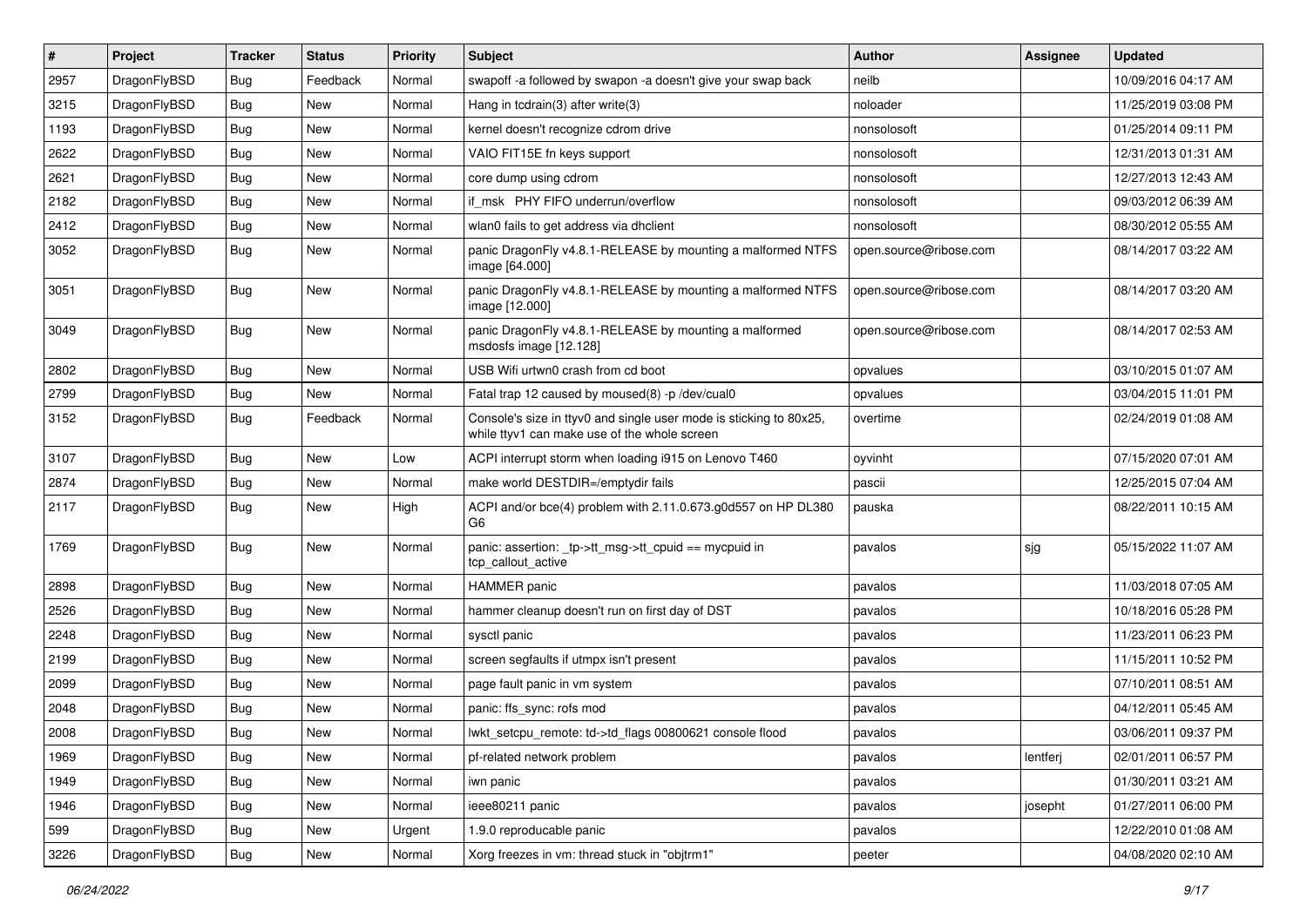| $\sharp$ | Project      | <b>Tracker</b> | <b>Status</b> | <b>Priority</b> | Subject                                                                                                        | Author    | Assignee | <b>Updated</b>      |
|----------|--------------|----------------|---------------|-----------------|----------------------------------------------------------------------------------------------------------------|-----------|----------|---------------------|
| 2970     | DragonFlyBSD | Bug            | <b>New</b>    | Normal          | kernel 4.7: "Is -I" causes panic on UDF filesystem: "bgetvp -<br>overlapping buffer"                           | peeter    |          | 12/21/2016 02:46 AM |
| 1943     | DragonFlyBSD | Bug            | <b>New</b>    | Normal          | hammer assertion panic                                                                                         | peter     |          | 12/27/2010 12:45 AM |
| 1990     | DragonFlyBSD | <b>Bug</b>     | New           | Normal          | /mnt too large to mount                                                                                        | peur.neu  |          | 02/16/2011 11:24 PM |
| 1951     | DragonFlyBSD | Bug            | <b>New</b>    | Normal          | dma_timeouts at phyaddr on a good hdd                                                                          | peur.neu  |          | 01/04/2011 07:12 AM |
| 1559     | DragonFlyBSD | <b>Bug</b>     | New           | Normal          | kernel trap                                                                                                    | phma      |          | 11/27/2021 08:43 AM |
| 3247     | DragonFlyBSD | Bug            | <b>New</b>    | Normal          | Kernel panic doing nothing much                                                                                | phma      |          | 09/12/2020 11:40 PM |
| 2816     | DragonFlyBSD | Bug            | New           | Normal          | A multitasking process being debugged can get stuck                                                            | phma      |          | 05/19/2015 03:57 AM |
| 2611     | DragonFlyBSD | Bug            | New           | Normal          | Change in IP address results in network not working                                                            | phma      |          | 12/05/2013 07:55 PM |
| 2557     | DragonFlyBSD | Bug            | <b>New</b>    | Normal          | stock 3.4.1 kernel halts during booting if dm and dm_target_crypt<br>are loaded and RAID controller is present | phma      |          | 05/12/2013 10:38 PM |
| 2552     | DragonFlyBSD | Bug            | <b>New</b>    | Low             | hammer recovery should indicate progress                                                                       | phma      |          | 05/03/2013 12:13 AM |
| 2547     | DragonFlyBSD | Bug            | New           | High            | crashed while doing a dry run of pkg_rolling-replace                                                           | phma      |          | 04/18/2013 10:40 PM |
| 2389     | DragonFlyBSD | Bug            | <b>New</b>    | Normal          | computer crashed while listing processes                                                                       | phma      |          | 06/18/2012 02:49 PM |
| 2387     | DragonFlyBSD | Bug            | <b>New</b>    | Normal          | hammer ignores -t during dedup                                                                                 | phma      |          | 06/17/2012 12:30 PM |
| 2331     | DragonFlyBSD | Bug            | <b>New</b>    | Normal          | reading mouse mode from unopen file descriptor hangs mouse<br>driver                                           | phma      |          | 03/14/2012 09:43 AM |
| 2311     | DragonFlyBSD | Bug            | <b>New</b>    | Normal          | Xorg crash having something to do with drm                                                                     | phma      |          | 02/22/2012 09:59 AM |
| 2306     | DragonFlyBSD | Bug            | New           | Normal          | a crash starts the kernel debugger in text mode, but just reboots in<br>Χ                                      | phma      |          | 02/11/2012 08:02 PM |
| 3302     | DragonFlyBSD | Bug            | <b>New</b>    | Normal          | Will not boot on System76 Lemur Pro (lemp10)                                                                   | piecuch   |          | 11/03/2021 10:21 AM |
| 3298     | DragonFlyBSD | Bug            | <b>New</b>    | Normal          | Running "w" and having logged in via XDM through VNC, "w" prints<br>an extra error message                     | piecuch   |          | 10/25/2021 09:16 AM |
| 3239     | DragonFlyBSD | Bug            | <b>New</b>    | Normal          | unable to SIGKILL glitched emacs                                                                               | piecuch   |          | 05/26/2020 03:30 AM |
| 3238     | DragonFlyBSD | <b>Bug</b>     | <b>New</b>    | Normal          | race conditions when printing from vkernel console                                                             | piecuch   |          | 05/19/2020 02:50 PM |
| 2496     | DragonFlyBSD | Bug            | <b>New</b>    | Normal          | NTFS malloc limit exceeded                                                                                     | plasmob   | tuxillo  | 02/19/2013 08:47 AM |
| 1101     | DragonFlyBSD | Bug            | Feedback      | Normal          | ohci related panic                                                                                             | polachok  |          | 05/11/2021 04:00 AM |
| 3245     | DragonFlyBSD | Bug            | <b>New</b>    | Normal          | panic: free: guard1x fail, i915 load from loader.conf                                                          | polachok  |          | 08/21/2020 10:36 AM |
| 1577     | DragonFlyBSD | Bug            | Feedback      | Normal          | panic: assertion: leaf->base.obj id == ip->obj id in<br>hammer_ip_delete_range                                 | qhwt+dfly |          | 05/11/2021 04:01 AM |
| 1387     | DragonFlyBSD | Bug            | Feedback      | Normal          | zero-size malloc and ps: kvm_getprocs: Bad address                                                             | qhwt+dfly |          | 05/11/2021 04:00 AM |
| 1368     | DragonFlyBSD | <b>Bug</b>     | In Progress   | Normal          | suspend signal race?                                                                                           | qhwt+dfly |          | 05/11/2021 03:51 AM |
| 570      | DragonFlyBSD | Bug            | Feedback      | Normal          | 1.8.x: ACPI problems                                                                                           | qhwt+dfly |          | 06/02/2014 03:45 AM |
| 1876     | DragonFlyBSD | <b>Bug</b>     | New           | Normal          | devfs in jail + logging out from console(ttyv1+) -> panic                                                      | qhwt.dfly | tuxillo  | 05/31/2022 03:24 PM |
| 1942     | DragonFlyBSD | <b>Bug</b>     | New           | Normal          | locking against myself in getcacheblk()?                                                                       | qhwt.dfly |          | 05/31/2022 02:15 PM |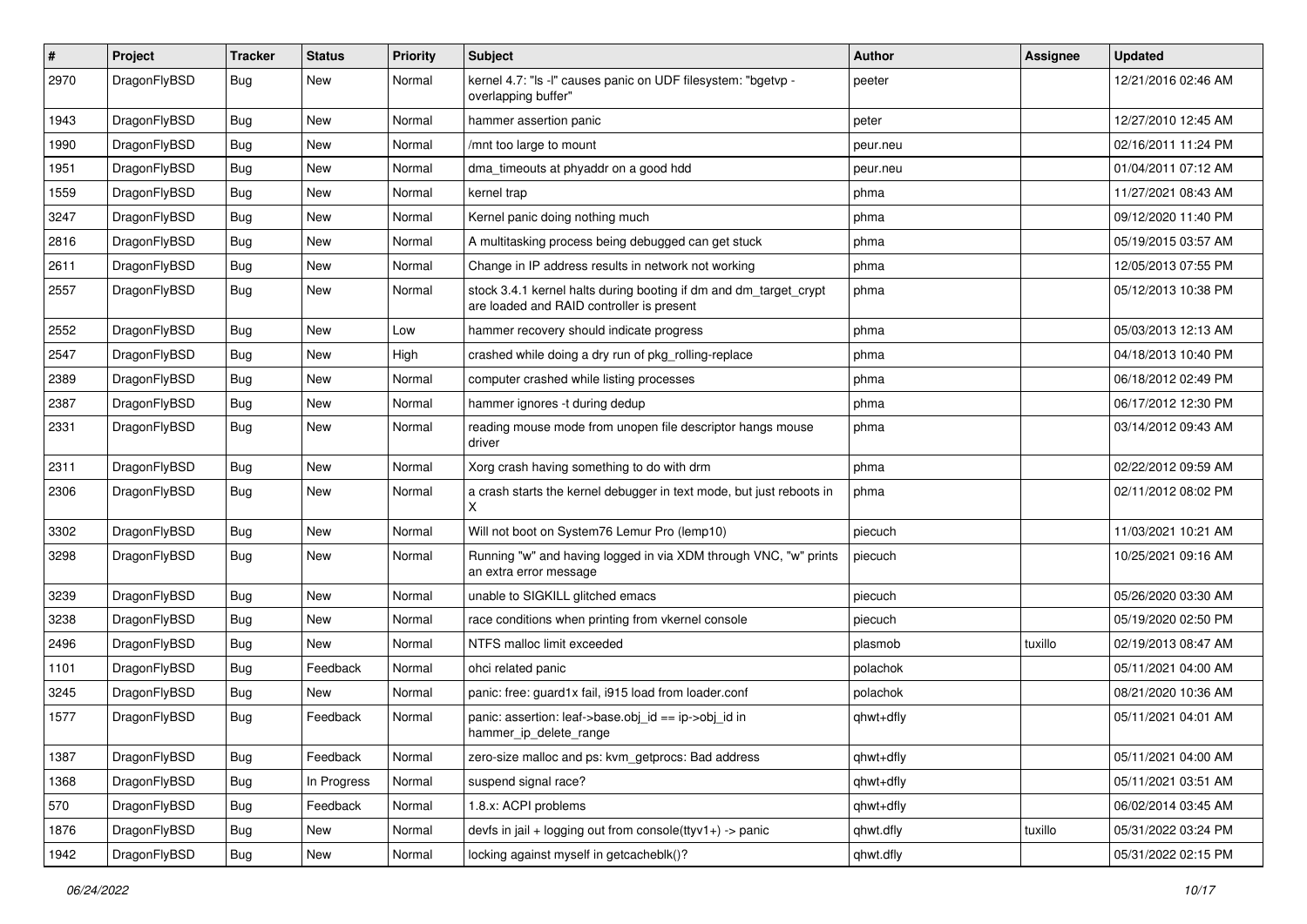| #    | Project      | <b>Tracker</b> | <b>Status</b> | <b>Priority</b> | Subject                                                                                                                                                                                           | Author       | Assignee | <b>Updated</b>      |
|------|--------------|----------------|---------------|-----------------|---------------------------------------------------------------------------------------------------------------------------------------------------------------------------------------------------|--------------|----------|---------------------|
| 1917 | DragonFlyBSD | Bug            | New           | Normal          | panic: assertion: (RB_EMPTY(&ip->rec_tree) && (ip->flags &<br>HAMMER_INODE_XDIRTY) == 0)    (!RB_EMPTY(&ip->rec_tree)<br>&& (ip->flags & HAMMER_INODE_XDIRTY) != 0) in<br>hammer_flush_inode_done | qhwt.dfly    |          | 11/24/2010 03:23 AM |
| 2371 | DragonFlyBSD | Bug            | <b>New</b>    | Normal          | Timezone problem with America/Sao_Paulo                                                                                                                                                           | raitech      |          | 05/17/2012 01:42 PM |
| 1560 | DragonFlyBSD | <b>Bug</b>     | Feedback      | Normal          | Unable to modify partition table on ThinkPad T61p during install                                                                                                                                  | rehsack      |          | 01/15/2015 08:57 AM |
| 3313 | DragonFlyBSD | Bug            | New           | Normal          | Can't boot from my live USB at all. The kernel loading process<br>hangs.                                                                                                                          | rempas       |          | 06/03/2022 12:16 AM |
| 2675 | DragonFlyBSD | <b>Bug</b>     | <b>New</b>    | Low             | Ultimate N WiFi Link 5300 get iwn_intr: fatal firmware error on 5GHz                                                                                                                              | revuwa       |          | 05/11/2021 04:07 AM |
| 2822 | DragonFlyBSD | Bug            | <b>New</b>    | Normal          | USB 3.0 stick throws "reading primary partition table: error<br>accessing offset 000[] for 152" error, while the stick works on any<br>other OS I tested                                          | revuwa       | profmakx | 06/29/2015 05:56 AM |
| 1836 | DragonFlyBSD | <b>Bug</b>     | <b>New</b>    | Normal          | Incorrect TCP checksum show up in tcpdump                                                                                                                                                         | robgar1      |          | 05/15/2022 11:22 AM |
| 2430 | DragonFlyBSD | Bug            | New           | Normal          | Alternate Password Hash method                                                                                                                                                                    | robin.carey1 |          | 10/07/2012 06:28 AM |
| 2138 | DragonFlyBSD | Bug            | <b>New</b>    | Normal          | > 100% CPU usage                                                                                                                                                                                  | robin.carey1 |          | 09/26/2011 12:20 PM |
| 600  | DragonFlyBSD | <b>Bug</b>     | <b>New</b>    | Low             | /sys/libkern/karc4random                                                                                                                                                                          | robin carey5 | profmakx | 01/19/2015 03:07 AM |
| 696  | DragonFlyBSD | <b>Bug</b>     | New           | Low             | IPSEC recommendation                                                                                                                                                                              | robin carey5 | tuxillo  | 06/02/2014 02:40 PM |
| 2626 | DragonFlyBSD | Bug            | <b>New</b>    | Normal          | iwn driver drops with error: "firmware error 'iwn_intr: fatal firmware<br>error"                                                                                                                  | rodyaj       |          | 01/09/2014 05:50 AM |
| 2738 | DragonFlyBSD | Bug            | <b>New</b>    | Normal          | Hammer: Strange behavior when trying to recover old version of<br>moved file                                                                                                                      | roland       |          | 11/20/2014 08:02 AM |
| 3141 | DragonFlyBSD | Bug            | <b>New</b>    | Normal          | dhclient blocks boot process                                                                                                                                                                      | rowo         |          | 12/16/2018 11:01 AM |
| 2887 | DragonFlyBSD | Bug            | New           | Low             | Missing extattr_namespace_to_string and<br>extattr_string_to_namespace functions                                                                                                                  | rubenk       |          | 02/06/2016 05:09 AM |
| 1975 | DragonFlyBSD | <b>Bug</b>     | New           | Normal          | Applications seg fault in select() and poll()                                                                                                                                                     | rumcic       |          | 05/31/2022 02:58 PM |
| 1218 | DragonFlyBSD | Bug            | In Progress   | Normal          | panic: assertion: $error == 0$ in hammer start transaction                                                                                                                                        | rumcic       |          | 05/11/2021 04:00 AM |
| 998  | DragonFlyBSD | Bug            | In Progress   | Normal          | Unconfiguring a vn while it is mounted                                                                                                                                                            | rumcic       | tuxillo  | 05/11/2021 04:00 AM |
| 1580 | DragonFlyBSD | Bug            | Feedback      | Normal          | Panic (Fatal trap 12: page fault while in kernel mode) while playing<br>with pf and netif names                                                                                                   | rumcic       |          | 12/21/2018 01:21 AM |
| 1250 | DragonFlyBSD | Bug            | Feedback      | Normal          | Panic upon plugging an USB flash drive into the machine                                                                                                                                           | rumcic       |          | 03/10/2013 05:17 AM |
| 1249 | DragonFlyBSD | <b>Bug</b>     | Feedback      | Normal          | panic: ffs vfree: freeing free inode                                                                                                                                                              | rumcic       |          | 03/10/2013 05:13 AM |
| 1489 | DragonFlyBSD | Bug            | Feedback      | Normal          | panic: ufs_dirbad: bad dir                                                                                                                                                                        | rumcic       |          | 03/10/2013 04:34 AM |
| 2423 | DragonFlyBSD | <b>Bug</b>     | New           | Urgent          | After multiple panics/locks, hitting KKASSERT in<br>hammer init cursor                                                                                                                            | rumcic       |          | 09/18/2012 02:28 AM |
| 2080 | DragonFlyBSD | Bug            | New           | Normal          | panic: lockmgr thrd sleep: called from interrupt, ipi, or hard code<br>section                                                                                                                    | rumcic       |          | 05/30/2011 05:06 PM |
| 2072 | DragonFlyBSD | <b>Bug</b>     | New           | Normal          | Fatal trap 12: stopped at lwkt_send_ipiq3                                                                                                                                                         | rumcic       |          | 05/17/2011 04:12 AM |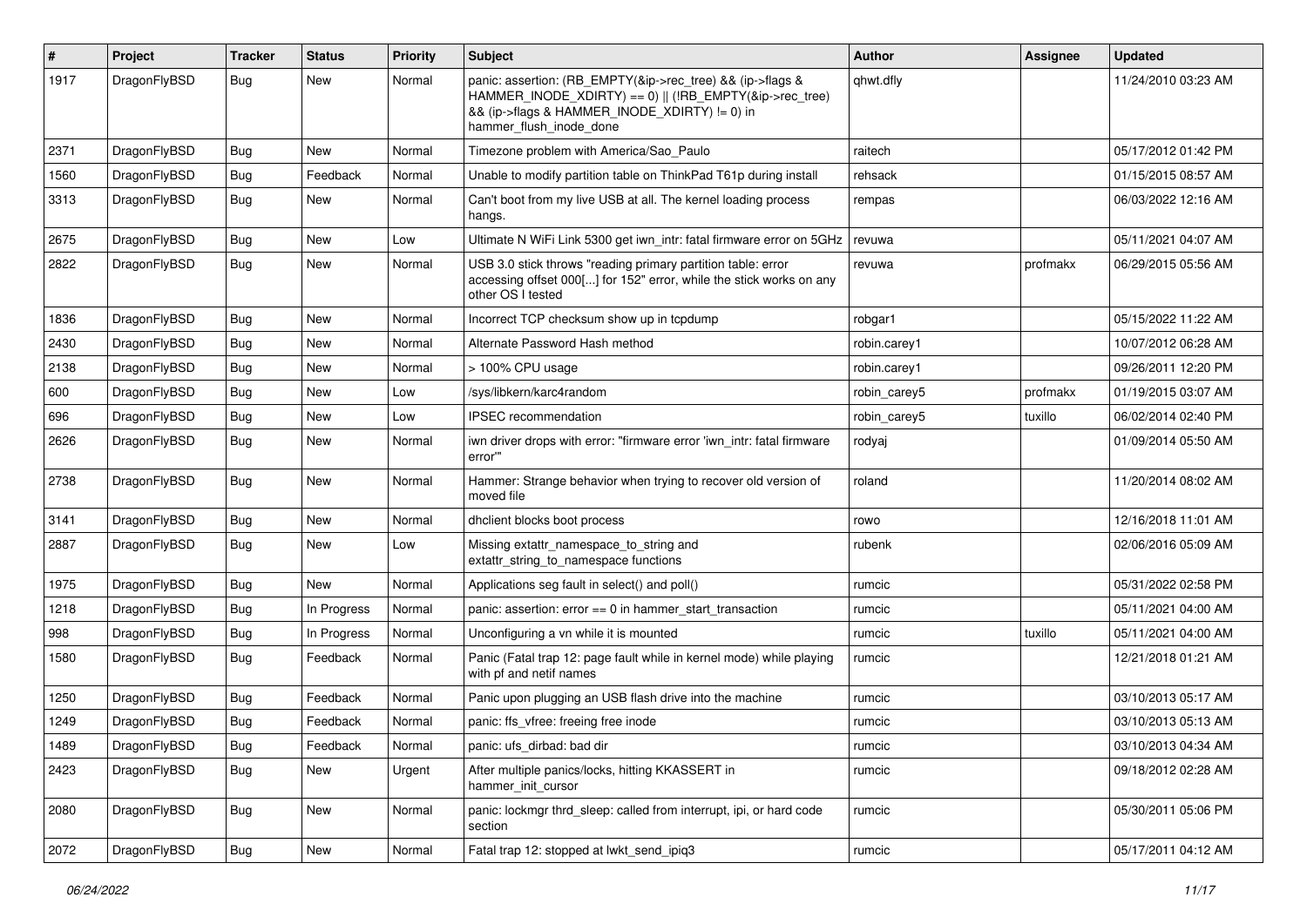| $\sharp$ | Project      | <b>Tracker</b> | <b>Status</b> | <b>Priority</b> | Subject                                                                              | Author     | <b>Assignee</b> | <b>Updated</b>      |
|----------|--------------|----------------|---------------|-----------------|--------------------------------------------------------------------------------------|------------|-----------------|---------------------|
| 1874     | DragonFlyBSD | Bug            | <b>New</b>    | Normal          | mpd listening on all IPs, accepting only on one                                      | rumcic     |                 | 05/08/2011 01:01 PM |
| 1873     | DragonFlyBSD | Bug            | <b>New</b>    | Normal          | Panic upon usb mouse detach and reattaching                                          | rumcic     |                 | 02/01/2011 09:53 AM |
| 2316     | DragonFlyBSD | <b>Bug</b>     | New           | Normal          | Ungraceful invalid password handling for adding a new user in the<br>installer       | rune       |                 | 04/27/2012 11:23 PM |
| 2549     | DragonFlyBSD | Bug            | In Progress   | Normal          | netgraph7: Kernel page fault.                                                        | russiane39 | nant            | 05/10/2013 11:20 PM |
| 3047     | DragonFlyBSD | <b>Bug</b>     | New           | Normal          | HAMMER critical write error                                                          | samuel     |                 | 06/19/2019 09:50 AM |
| 2123     | DragonFlyBSD | <b>Bug</b>     | <b>New</b>    | Normal          | hammer is losing files                                                               | schmir     |                 | 08/30/2011 07:56 PM |
| 2042     | DragonFlyBSD | Bug            | <b>New</b>    | Normal          | kernel panic, when run boot0cfg                                                      | sepherosa  |                 | 05/31/2022 03:01 PM |
| 2100     | DragonFlyBSD | <b>Bug</b>     | Feedback      | Normal          | devfs related panic                                                                  | sepherosa  | alexh           | 07/10/2011 02:29 PM |
| 1944     | DragonFlyBSD | <b>Bug</b>     | New           | Normal          | panic: backing_object 0xdea7b258 was somehow re-referenced<br>during collapse!       | sepherosa  |                 | 12/27/2010 02:06 AM |
| 2924     | DragonFlyBSD | <b>Bug</b>     | <b>New</b>    | Normal          | cat -v fails to tag characters in extended table with M- prefix with<br>some locales | sevan      |                 | 07/11/2016 07:18 AM |
| 2396     | DragonFlyBSD | Bug            | Feedback      | High            | Latest 3.1 development version core dumps while destroying master<br><b>PFS</b>      | sgeorge    |                 | 01/23/2013 04:10 PM |
| 2347     | DragonFlyBSD | <b>Bug</b>     | Feedback      | High            | Hammer PFSes destroy does not give back full space allocated to<br><b>PFS</b>        | sgeorge    |                 | 07/19/2012 01:11 AM |
| 2124     | DragonFlyBSD | Bug            | <b>New</b>    | Normal          | getty repeating too quickly on port /dev/ttyv0                                       | sgeorge.ml |                 | 09/01/2011 04:28 AM |
| 2891     | DragonFlyBSD | Bug            | <b>New</b>    | Normal          | Kernel panic in IEEE802.11 related code                                              | shamaz     |                 | 05/29/2016 05:49 PM |
| 2863     | DragonFlyBSD | <b>Bug</b>     | New           | Normal          | HAMMER synch tid is zero                                                             | shamaz     |                 | 12/12/2015 11:24 PM |
| 2820     | DragonFlyBSD | Bug            | <b>New</b>    | Normal          | TP-Link USB Wi-Fi adapter cannot be reattached to the system                         | shamaz     |                 | 05/22/2015 09:45 PM |
| 1961     | DragonFlyBSD | <b>Bug</b>     | <b>New</b>    | Normal          | Can't create dump from DDB                                                           | shamaz     |                 | 01/29/2011 09:02 PM |
| 1884     | DragonFlyBSD | Bug            | New           | Normal          | System completely freezes while listening music (devbuf: malloc<br>limit exceeded)   | shamaz     |                 | 01/24/2011 05:00 PM |
| 1935     | DragonFlyBSD | Bug            | <b>New</b>    | Normal          | mouse does not work after switching between x and console                            | shamaz     |                 | 12/13/2010 10:06 AM |
| 1302     | DragonFlyBSD | Bug            | In Progress   | Normal          | Checkpoint regression?                                                               | sjg        | sjg             | 07/10/2013 05:22 PM |
| 2061     | DragonFlyBSD | Bug            | <b>New</b>    | Normal          | USB keyboard boot panic                                                              | sjg        |                 | 05/04/2012 12:20 AM |
| 2141     | DragonFlyBSD | Bug            | New           | Urgent          | loader and/or documentation broken                                                   | sjg        |                 | 01/20/2012 10:51 AM |
| 1786     | DragonFlyBSD | Bug            | <b>New</b>    | Normal          | Calling NULL function pointer initiates panic loop                                   | sjg        |                 | 10/11/2010 05:28 PM |
| 1964     | DragonFlyBSD | Bug            | New           | Normal          | iwn (panic assertion : wlan assert serialized)                                       | simm.ptr   | josepht         | 02/01/2011 12:57 PM |
| 2936     | DragonFlyBSD | Bug            | New           | Normal          | loader.efi crashes while loading kernel                                              | spaceille  |                 | 08/20/2016 06:17 AM |
| 2587     | DragonFlyBSD | Bug            | New           | Normal          | SATA DVD writer not detected by DragonFly                                            | srussell   |                 | 09/04/2020 08:55 AM |
| 2586     | DragonFlyBSD | <b>Bug</b>     | New           | Normal          | pf: "modulate" state seems problematic                                               | srussell   |                 | 09/25/2013 07:36 PM |
| 2077     | DragonFlyBSD | Bug            | New           | Normal          | USB devices conflicting                                                              | srussell   |                 | 05/17/2011 05:12 PM |
| 3129     | DragonFlyBSD | Bug            | New           | High            | Kernel panic with 5.2.0 on A2SDi-4C-HLN4F                                            | stateless  |                 | 04/24/2018 12:50 AM |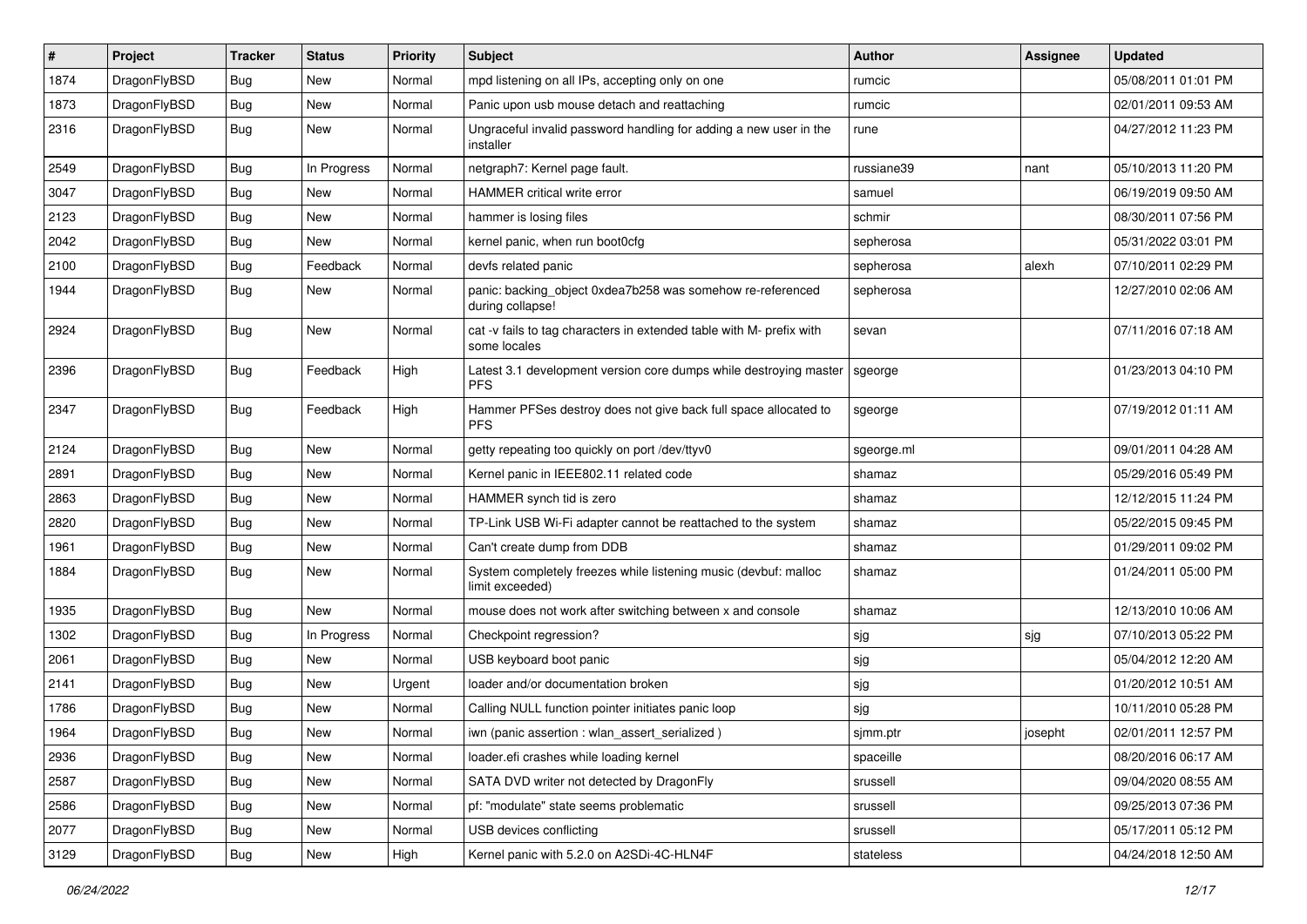| #    | Project      | <b>Tracker</b> | <b>Status</b> | <b>Priority</b> | Subject                                                                                                  | <b>Author</b>     | <b>Assignee</b> | <b>Updated</b>      |
|------|--------------|----------------|---------------|-----------------|----------------------------------------------------------------------------------------------------------|-------------------|-----------------|---------------------|
| 2055 | DragonFlyBSD | Bug            | <b>New</b>    | Normal          | ssh + IPV6 + bridge => connection freezes                                                                | steve             |                 | 04/24/2011 07:13 PM |
| 2004 | DragonFlyBSD | Bug            | <b>New</b>    | Normal          | LWKT_WAIT_IPIQ panic                                                                                     | steve             |                 | 03/08/2011 05:46 PM |
| 2020 | DragonFlyBSD | Bug            | <b>New</b>    | Low             | Port brcm80211 driver from Linux to Dragon Fly BSD                                                       | studer            |                 | 03/05/2011 10:54 PM |
| 2082 | DragonFlyBSD | Bug            | <b>New</b>    | Normal          | dfbsd 2.10.1 amd64 - mc port build error with 'bmake bin-install'                                        | sun-doctor        |                 | 05/25/2011 07:18 PM |
| 2509 | DragonFlyBSD | Bug            | <b>New</b>    | Normal          | Redefinition of DIRBLKSIZ in restore(8)                                                                  | swildner          |                 | 06/04/2022 04:40 AM |
| 243  | DragonFlyBSD | Bug            | Feedback      | Normal          | weird behavior in the shell                                                                              | swildner          |                 | 05/31/2022 02:51 PM |
| 1913 | DragonFlyBSD | Bug            | New           | Normal          | panic: assertion: ip->flush_state != HAMMER_FST_FLUSH in<br>hammer_flush_inode_core                      | swildner          |                 | 11/20/2010 05:27 PM |
| 1907 | DragonFlyBSD | Bug            | New           | Normal          | Hammer crash in hammer_flusher_flush()                                                                   | swildner          |                 | 11/11/2010 05:07 AM |
| 3205 | DragonFlyBSD | Bug            | Feedback      | High            | Go compiler net test failing                                                                             | t_dfbsd           | tuxillo         | 05/10/2021 02:45 AM |
| 3217 | DragonFlyBSD | Bug            | <b>New</b>    | Normal          | rescue tools: make install fails if rescue folder doesn't exist                                          | : dfbsd           |                 | 11/27/2019 08:16 PM |
| 2915 | DragonFlyBSD | Bug            | New           | High            | Hammer mirror-copy problem                                                                               | t dfbsd           |                 | 08/25/2016 05:28 AM |
| 3036 | DragonFlyBSD | Bug            | New           | Normal          | panic in icmp_redirect_start() ASSERT_IN_NETISR(0)                                                       | tautolog          |                 | 05/11/2017 07:27 PM |
| 3113 | DragonFlyBSD | Bug            | In Progress   | Urgent          | Booting vKernel fails due being out of swap space                                                        | tcullen           |                 | 05/11/2021 04:14 AM |
| 1127 | DragonFlyBSD | Bug            | Feedback      | Low             | cdrom drive not detected                                                                                 | tgr               | corecode        | 01/15/2015 08:55 AM |
| 285  | DragonFlyBSD | Bug            | Feedback      | Low             | interrupt latency with re without ip address configured                                                  | thomas.nikolajsen |                 | 02/20/2014 10:30 AM |
| 2609 | DragonFlyBSD | Bug            | New           | Normal          | master: panic: assertion<br>"LWKT TOKEN HELD ANY(vm object token(object))" failed in<br>swp_pager_lookup | thomas.nikolajsen |                 | 11/28/2013 11:36 AM |
| 2436 | DragonFlyBSD | Bug            | <b>New</b>    | Normal          | panic: assertion "lp->lwp_qcpu == dd->cpuid" failed in<br>dfly acquire curproc                           | thomas.nikolajsen |                 | 01/23/2013 11:07 AM |
| 2296 | DragonFlyBSD | Bug            | In Progress   | High            | panic: assertion "m->wire count > 0" failed                                                              | thomas.nikolajsen |                 | 08/30/2012 06:09 AM |
| 1984 | DragonFlyBSD | Bug            | New           | Normal          | hammer mount fails after crash - HAMMER: FIFO record bad head<br>signature                               | thomas.nikolajsen |                 | 03/08/2011 06:57 PM |
| 2459 | DragonFlyBSD | Bug            | Feedback      | Normal          | apic problems with HP Probook 4510s                                                                      | thowe             |                 | 11/27/2021 08:22 AM |
| 3316 | DragonFlyBSD | Bug            | <b>New</b>    | Normal          | hammer2_dirent_create() allows creating >1 dirents with the same<br>name                                 | tkusumi           |                 | 06/05/2022 12:35 PM |
| 3269 | DragonFlyBSD | Bug            | In Progress   | Normal          | Is double-buffer'd buf still required by HAMMER2 ?                                                       | tkusumi           |                 | 05/12/2021 04:09 PM |
| 3266 | DragonFlyBSD | Bug            | New           | High            | Filesystems broken due to "KKASSERT(count &<br>TOK_COUNTMASK);"                                          | tkusumi           |                 | 03/15/2021 01:21 PM |
| 3249 | DragonFlyBSD | Bug            | New           | Normal          | HAMMER2 fsync(2) not working properly                                                                    | tkusumi           |                 | 09/21/2020 07:07 AM |
| 3246 | DragonFlyBSD | <b>Bug</b>     | New           | Normal          | HAMMER2 unable to handle ENOSPC properly                                                                 | tkusumi           |                 | 09/04/2020 11:11 AM |
| 3184 | DragonFlyBSD | Bug            | New           | Normal          | tsleep(9) return value when PCATCH specified                                                             | tkusumi           |                 | 04/03/2019 06:49 AM |
| 2857 | DragonFlyBSD | <b>Bug</b>     | New           | Normal          | hammer stalls via bitcoin-qt                                                                             | tkusumi           |                 | 11/30/2015 06:52 AM |
| 2812 | DragonFlyBSD | <b>Bug</b>     | New           | Normal          | Panic on Intel DE3815TYKHE                                                                               | tmorp             |                 | 05/14/2015 03:14 PM |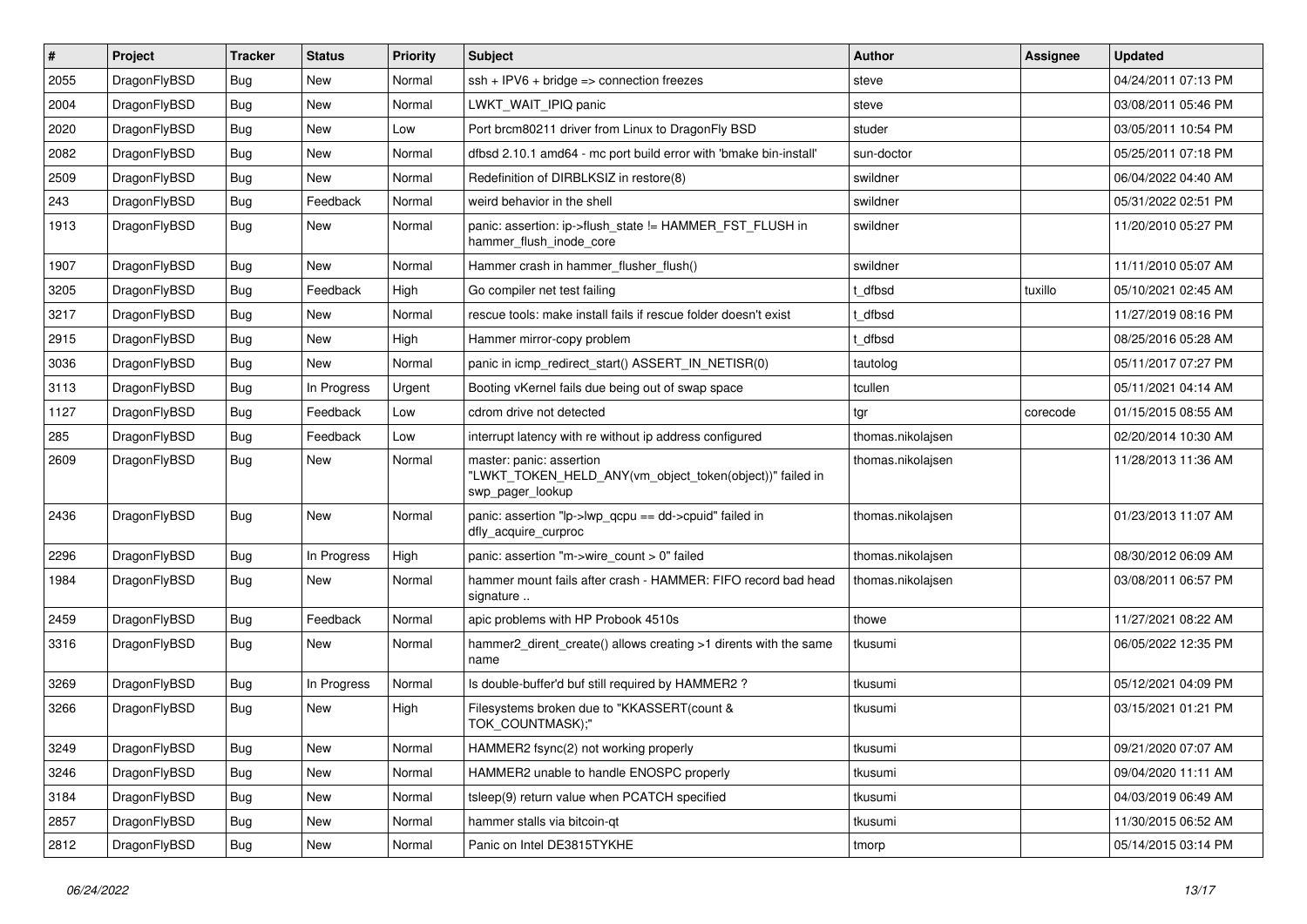| #    | Project      | <b>Tracker</b> | <b>Status</b> | <b>Priority</b> | Subject                                                                                                   | Author         | <b>Assignee</b> | <b>Updated</b>      |
|------|--------------|----------------|---------------|-----------------|-----------------------------------------------------------------------------------------------------------|----------------|-----------------|---------------------|
| 2931 | DragonFlyBSD | Bug            | <b>New</b>    | Low             | 'gdb' of 'vkernel' unable to print backtrace                                                              | tofergus       |                 | 07/26/2016 01:51 PM |
| 2930 | DragonFlyBSD | <b>Bug</b>     | <b>New</b>    | High            | 'objcache' causes panic during 'nfs_readdir'                                                              | tofergus       |                 | 07/26/2016 01:09 PM |
| 2473 | DragonFlyBSD | <b>Bug</b>     | New           | Normal          | Kernel crash when trying to up the wpi0 device (Dfly<br>v3.3.0.758.g47388-DEVELOPMENT)                    | tomaz          |                 | 02/24/2014 08:50 AM |
| 1282 | DragonFlyBSD | <b>Bug</b>     | Feedback      | Normal          | panic (trap 12) when booting SMP kernel on Atom 330 (dual core)                                           | tomaz.borstnar |                 | 05/11/2021 04:00 AM |
| 1579 | DragonFlyBSD | <b>Bug</b>     | Feedback      | Normal          | dfly 2.4.1 does not like HP DL360G4p and Smart Array 6400 with<br>MSA <sub>20</sub>                       | tomaz.borstnar | tuxillo         | 06/02/2014 02:44 PM |
| 3252 | DragonFlyBSD | Bug            | New           | Normal          | tcsetattr/tcgetattr set errno incorrectly on non-TTY                                                      | tonyc          |                 | 10/26/2020 09:34 PM |
| 806  | DragonFlyBSD | <b>Bug</b>     | Feedback      | Normal          | boot error on MacBook                                                                                     | tralamazza     |                 | 06/04/2022 05:28 AM |
| 3170 | DragonFlyBSD | <b>Bug</b>     | <b>New</b>    | Normal          | repeatable nfsd crash                                                                                     | tse            |                 | 06/11/2020 05:52 AM |
| 3208 | DragonFlyBSD | <b>Bug</b>     | New           | Normal          | Crash related to nfsd                                                                                     | tse            |                 | 06/11/2020 05:52 AM |
| 3197 | DragonFlyBSD | Bug            | <b>New</b>    | Normal          | DragonFly upgrades                                                                                        | tse            |                 | 04/18/2020 04:18 PM |
| 3231 | DragonFlyBSD | Bug            | New           | Normal          | wifi drops on 5.8                                                                                         | tse            |                 | 04/06/2020 05:08 AM |
| 3225 | DragonFlyBSD | <b>Bug</b>     | New           | Normal          | nfsd freeze when using qemu                                                                               | tse            |                 | 03/17/2020 11:52 AM |
| 3199 | DragonFlyBSD | Bug            | <b>New</b>    | Normal          | PFS label not found panic                                                                                 | tse            |                 | 08/21/2019 03:51 AM |
| 2140 | DragonFlyBSD | Bug            | New           | High            | hammer io delallocate panic with 'duplicate entry' message                                                | ttw            |                 | 10/07/2011 12:22 PM |
| 2498 | DragonFlyBSD | Bug            | New           | Normal          | DFBSD v3.2.2-RELEASE - LIST_FIRST(&bp->b_dep) == NULL"<br>failed in vfs_vmio_release                      | tuxillo        |                 | 05/31/2022 04:09 PM |
| 2495 | DragonFlyBSD | <b>Bug</b>     | New           | High            | DFBSD v3.3.0.960.g553fe7 - ocnt != 0" failed in<br>prop_object_release                                    | tuxillo        |                 | 05/31/2022 04:08 PM |
| 3314 | DragonFlyBSD | Bug            | New           | Normal          | Bring virtio_console(4) from FreeBSD                                                                      | tuxillo        | tuxillo         | 05/29/2022 08:24 AM |
| 3305 | DragonFlyBSD | <b>Bug</b>     | In Progress   | Normal          | CBSD: Add NVMM support in DragonFly BSD                                                                   | tuxillo        | tuxillo         | 05/29/2022 08:18 AM |
| 1819 | DragonFlyBSD | <b>Bug</b>     | In Progress   | Low             | truss - Major revamping task list                                                                         | tuxillo        | tuxillo         | 11/27/2021 08:45 AM |
| 3295 | DragonFlyBSD | Bug            | In Progress   | Normal          | Adapt devel/libvirt for nvmm                                                                              | tuxillo        | tuxillo         | 11/03/2021 04:56 PM |
| 2638 | DragonFlyBSD | Bug            | Feedback      | High            | Fix machdep.pmap_mmu_optimize                                                                             | tuxillo        |                 | 05/11/2021 04:07 AM |
| 2636 | DragonFlyBSD | Bug            | Feedback      | Low             | Add -x flag to iostat (a la solaris)                                                                      | tuxillo        |                 | 05/11/2021 04:07 AM |
| 2631 | DragonFlyBSD | <b>Bug</b>     | In Progress   | Low             | Verify library versioning current with full package build and switch it<br>on (after publishing packages) | tuxillo        |                 | 05/11/2021 04:06 AM |
| 1332 | DragonFlyBSD | Bug            | Feedback      | Normal          | DFBSD 2.2 - Booting usbcdrom/usbsticks on thinkpad hangs on<br>"BTX Halted"                               | tuxillo        |                 | 05/11/2021 04:00 AM |
| 2647 | DragonFlyBSD | Bug            | New           | Normal          | HAMMER panic on 3.6.0                                                                                     | tuxillo        |                 | 05/11/2021 03:54 AM |
| 2641 | DragonFlyBSD | <b>Bug</b>     | New           | Normal          | Panic when loading natapci as module                                                                      | tuxillo        |                 | 05/11/2021 03:54 AM |
| 2630 | DragonFlyBSD | <b>Bug</b>     | New           | Normal          | Bring in latest iconv fixes from FreeBSD10 as well as csmapper<br>updates                                 | tuxillo        |                 | 05/11/2021 03:54 AM |
| 2358 | DragonFlyBSD | Bug            | In Progress   | Normal          | DFBSD v3.0.2.32.g928ca - panic: hammer: insufficient undo FIFO<br>space!                                  | tuxillo        | tuxillo         | 05/10/2021 02:50 AM |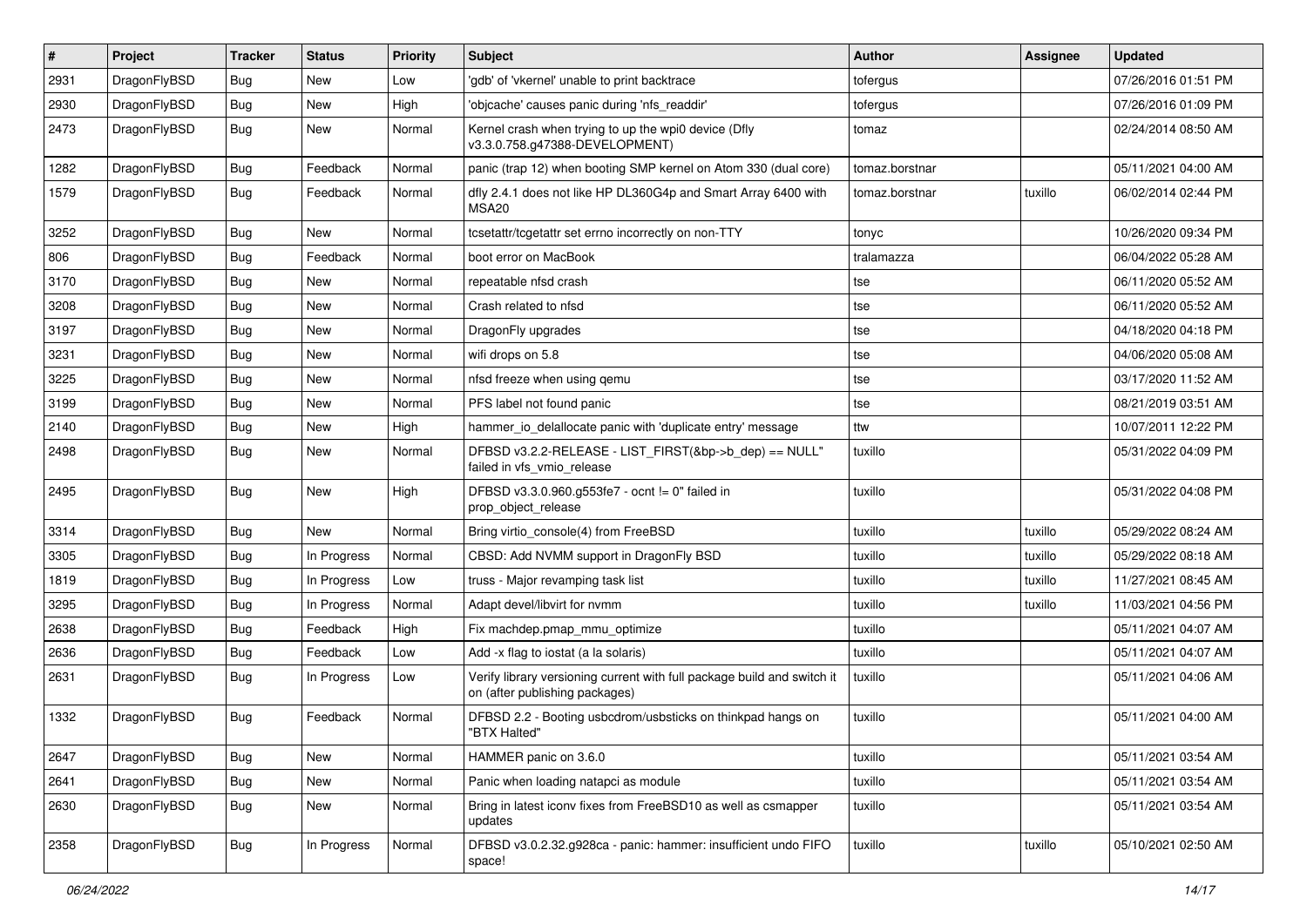| $\pmb{\#}$ | Project      | <b>Tracker</b> | <b>Status</b> | <b>Priority</b> | Subject                                                                                      | <b>Author</b> | Assignee  | <b>Updated</b>      |
|------------|--------------|----------------|---------------|-----------------|----------------------------------------------------------------------------------------------|---------------|-----------|---------------------|
| 3196       | DragonFlyBSD | Bug            | <b>New</b>    | Normal          | test issue after redmine upgrade (2)                                                         | tuxillo       |           | 07/05/2019 04:33 AM |
| 3157       | DragonFlyBSD | Bug            | <b>New</b>    | Normal          | TP-Link UE300 not working in 5.2-RELEASE                                                     | tuxillo       |           | 11/15/2018 02:08 PM |
| 2629       | DragonFlyBSD | Bug            | New           | Normal          | Replace gcc44 with llvm34, clang34, and libc++                                               | tuxillo       |           | 06/02/2014 02:30 PM |
| 2556       | DragonFlyBSD | Bug            | Feedback      | Normal          | DragonFly v3.5.0.81.gd3479 - Process signal weirdness                                        | tuxillo       |           | 12/17/2013 03:48 PM |
| 2084       | DragonFlyBSD | Bug            | <b>New</b>    | Normal          | DFBSD v2.11.0.242.g4d317 - panic: zone: entry not free                                       | tuxillo       |           | 07/03/2012 01:23 AM |
| 2351       | DragonFlyBSD | Bug            | In Progress   | Normal          | DFBSD v3.1.0.579.g44ccf - Stuck during startup, random freezes                               | tuxillo       |           | 04/24/2012 08:21 AM |
| 2345       | DragonFlyBSD | Bug            | In Progress   | Normal          | DFBSD v3.1.0.457.gd679f - NFS panic on diskless station                                      | tuxillo       |           | 04/07/2012 05:22 PM |
| 2283       | DragonFlyBSD | Bug            | New           | Normal          | DFBSD DragonFly v2.13.0.957.g4f459 - pmap_release: page<br>should already be gone 0xc27120bc | tuxillo       |           | 01/23/2012 03:03 AM |
| 2282       | DragonFlyBSD | Bug            | In Progress   | Normal          | gdb segfaults with certain corefiles                                                         | tuxillo       |           | 01/18/2012 04:40 PM |
| 2224       | DragonFlyBSD | Bug            | <b>New</b>    | Normal          | v2.13.0.291.gaa7ec - Panic on fq while installing world                                      | tuxillo       |           | 11/18/2011 01:40 AM |
| 2171       | DragonFlyBSD | Bug            | <b>New</b>    | Normal          | DFBSD v2.13.0.151.gdc8442 - panic: assertion "(*ptep &<br>$(PG$ MANAGED $ PG$ V)) == $PG$ V" | tuxillo       |           | 11/04/2011 05:06 PM |
| 2166       | DragonFlyBSD | Bug            | <b>New</b>    | Normal          | DFBSD v2.13.0.109.g05b9d - Strange lockups                                                   | tuxillo       |           | 10/29/2011 11:20 AM |
| 2129       | DragonFlyBSD | Bug            | <b>New</b>    | Normal          | DFBSD v2.11.0.661.gf9438 i386 - panic: lockmgr thrd sleep                                    | tuxillo       |           | 09/05/2011 09:49 AM |
| 1867       | DragonFlyBSD | Bug            | <b>New</b>    | Normal          | it(4) motherboard and fan problems                                                           | tuxillo       |           | 07/08/2011 10:48 AM |
| 2078       | DragonFlyBSD | Bug            | <b>New</b>    | Normal          | DFBSD i386 v2.11.0.201.g3ed2f - Panic during installworld into a<br>vn0 device               | tuxillo       |           | 05/19/2011 07:50 PM |
| 1959       | DragonFlyBSD | Bug            | <b>New</b>    | Normal          | DFBSD v2.9.1.422.gc98f2 - Panic during boot - IPv6 and PF                                    | tuxillo       |           | 01/13/2011 03:37 AM |
| 2828       | DragonFlyBSD | Bug            | <b>New</b>    | High            | On AMD APUs and Bulldozer CPUs, the machdep.cpu_idle_hlt<br>sysctl should be 3 by default    | vadaszi       | vadaszi   | 05/11/2021 04:07 AM |
| 293        | DragonFlyBSD | Bug            | Feedback      | Low             | Various updates to the handbook                                                              | victor        | victor    | 03/10/2013 04:46 AM |
| 2360       | DragonFlyBSD | Bug            | In Progress   | Normal          | Wishlist: virtio driver import                                                               | vsrinivas     |           | 06/04/2022 04:16 AM |
| 1661       | DragonFlyBSD | Bug            | In Progress   | Normal          | panic on password entry mount smb filesystem                                                 | vsrinivas     |           | 11/27/2021 08:29 AM |
| 1749       | DragonFlyBSD | Bug            | In Progress   | Normal          | HAMMER fsstress panic in hammer_flush_inode_core<br>'ip->flush_state != HAMMER_FST_FLUSH'    | vsrinivas     |           | 05/11/2021 04:06 AM |
| 1744       | DragonFlyBSD | Bug            | In Progress   | Normal          | HAMMER fsstress panic in hammer setup child callback                                         | vsrinivas     |           | 05/11/2021 04:05 AM |
| 2489       | DragonFlyBSD | Bug            | <b>New</b>    | Normal          | nmalloc doesn't cache VA for allocations > 8KB                                               | vsrinivas     |           | 06/10/2014 05:51 AM |
| 2490       | DragonFlyBSD | Bug            | <b>New</b>    | Normal          | nmalloc should color addresses to avoid cache bank conflictsw                                | vsrinivas     |           | 06/10/2014 05:51 AM |
| 2136       | DragonFlyBSD | Bug            | I New         | Normal          | socketpair() doesn't free file descriptors on copyout failure                                | vsrinivas     |           | 04/05/2013 09:13 AM |
| 2081       | DragonFlyBSD | Bug            | Feedback      | Normal          | Panic on device "detach" / "failure"                                                         | vsrinivas     |           | 02/29/2012 07:11 AM |
| 2154       | DragonFlyBSD | <b>Bug</b>     | New           | Normal          | vkernel copyout() doesn't return EFAULT on error                                             | vsrinivas     |           | 10/20/2011 03:53 AM |
| 2113       | DragonFlyBSD | <b>Bug</b>     | New           | Normal          | nmalloc threaded program fork leak                                                           | vsrinivas     | vsrinivas | 08/11/2011 07:25 PM |
| 2071       | DragonFlyBSD | <b>Bug</b>     | New           | High            | Panic on assertion: (int)(flg->seq - seq) > 0 in hammer_flusher_flush<br>after inode error   | vsrinivas     |           | 06/12/2011 07:59 AM |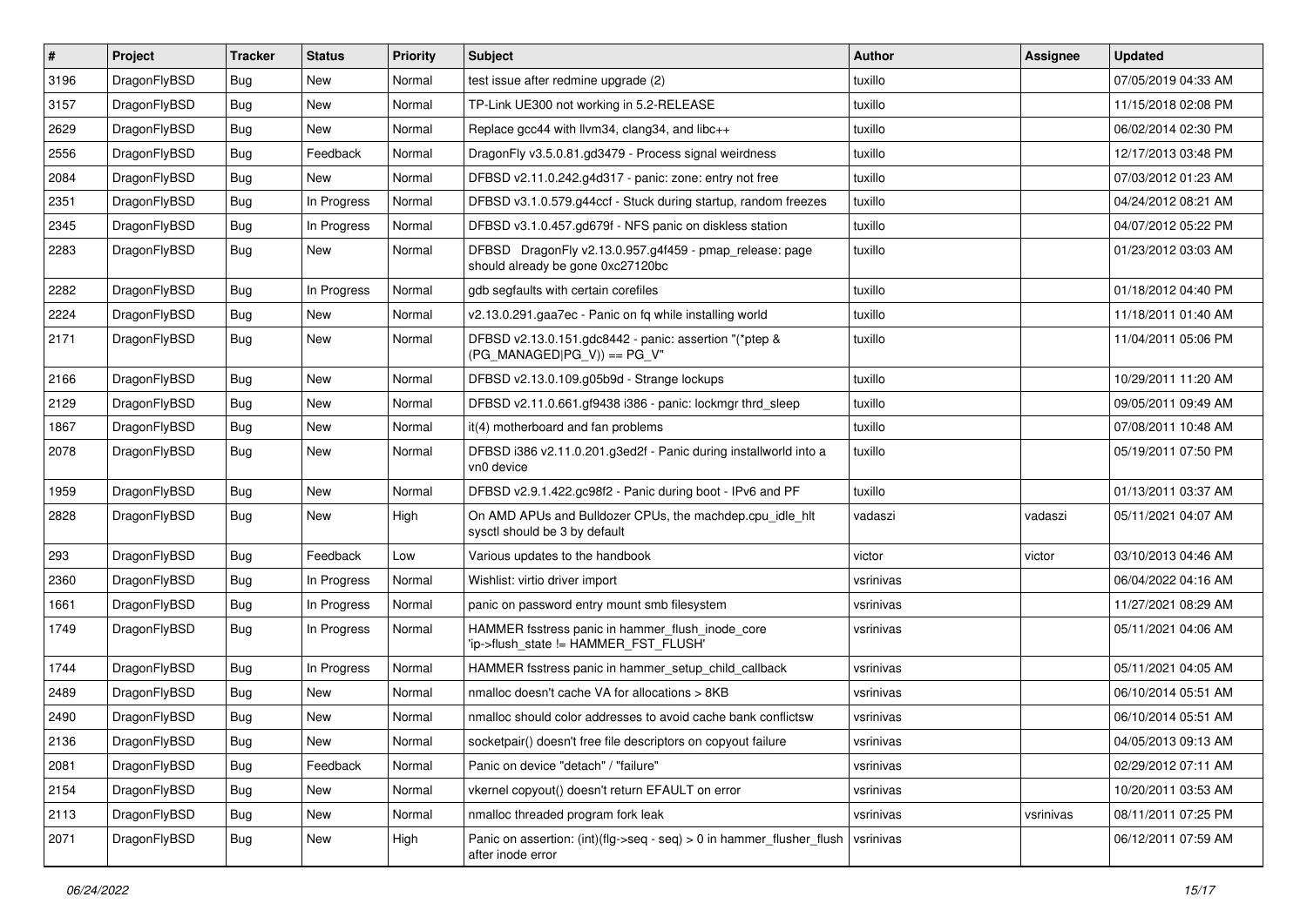| #    | Project      | <b>Tracker</b> | <b>Status</b> | <b>Priority</b> | Subject                                                                                    | <b>Author</b>    | Assignee | <b>Updated</b>      |
|------|--------------|----------------|---------------|-----------------|--------------------------------------------------------------------------------------------|------------------|----------|---------------------|
| 2085 | DragonFlyBSD | Bug            | New           | Normal          | panic: assertion: (m->flags & PG_MAPPED) == 0 in<br>vm_page_free_toq                       | vsrinivas        |          | 06/10/2011 07:48 AM |
| 1861 | DragonFlyBSD | Bug            | New           | Normal          | panic via kprintf (lockmgr called in a hard section)                                       | vsrinivas        |          | 10/11/2010 12:56 AM |
| 1185 | DragonFlyBSD | Bug            | New           | High            | need a tool to merge changes into /etc                                                     | wa1ter           |          | 02/18/2014 06:02 AM |
| 3124 | DragonFlyBSD | Bug            | New           | High            | DragonFlyBSD 5.0.2 with Hammer2 with UEFI install doesn't boot                             | wiesl            |          | 06/18/2019 05:07 AM |
| 2886 | DragonFlyBSD | Bug            | New           | Normal          | dragonfly mail agent: sending a testmail causes high system load                           | worf             |          | 02/05/2016 05:53 AM |
| 2252 | DragonFlyBSD | Bug            | <b>New</b>    | Low             | snd hda not useable if loaded via /boot/loader.conf                                        | xbit             | swildner | 12/14/2011 12:23 AM |
| 2287 | DragonFlyBSD | Bug            | New           | Normal          | HAMMER(ROOT) Illegal UNDO TAIL signature at<br>300000001967c000                            | y0n3t4n1         |          | 11/07/2018 01:22 AM |
| 2797 | DragonFlyBSD | Bug            | In Progress   | Low             | vkernels with & without machdep.pmap_mmu_optimize                                          | yellowrabbit2010 |          | 11/27/2021 08:06 AM |
| 2840 | DragonFlyBSD | Bug            | <b>New</b>    | Normal          | wrong voltage is reported                                                                  | yellowrabbit2010 |          | 09/11/2015 06:09 PM |
| 604  | DragonFlyBSD | Bug            | In Progress   | Normal          | 1.8.1-RELEASE - clock runs fast on mainboard ASUS P5A-B                                    | yeti             |          | 05/11/2021 03:55 AM |
| 2585 | DragonFlyBSD | Bug            | New           | Normal          | Dfly 3.4.3 on ESXi 5.1, HP Smart Array P410 passthrough<br>recognised, but not functioning | yggdrasil        | swildner | 05/09/2022 08:14 AM |
| 3318 | DragonFlyBSD | Bug            | In Progress   | Normal          | Segmenation fault when a process resumed with checkpt exits                                | zabolekar        | tuxillo  | 06/18/2022 08:24 AM |
| 2324 | DragonFlyBSD | Bug            | <b>New</b>    | Normal          | natacotrol support > 2TB not working even after the ftigeot patch                          | zenny            |          | 03/03/2012 01:00 AM |
| 3224 | DragonFlyBSD | Bug            | New           | Normal          | Kernel panic when trying to ping6                                                          | zhtw             |          | 03/08/2020 08:55 AM |
| 1920 | DragonFlyBSD | Bug            | <b>New</b>    | High            | system hangs                                                                               | zhtw             |          | 11/22/2010 08:59 AM |
| 1398 | DragonFlyBSD | Submit         | In Progress   | Normal          | hdestroy(3) restricts hash key to point to malloc'ed space                                 | Anonymous        |          | 08/20/2021 04:06 PM |
| 2438 | DragonFlyBSD | Submit         | Feedback      | Normal          | <b>TRIM</b> fixes                                                                          | Anonymous        | tuxillo  | 05/11/2021 03:45 AM |
| 3041 | DragonFlyBSD | Submit         | New           | Normal          | firmware: Remove embedding of multiple images in one module.                               | Anonymous        |          | 12/25/2020 02:15 AM |
| 1700 | DragonFlyBSD | Submit         | In Progress   | Normal          | skip boot2 menu on <enter></enter>                                                         | Johannes.Hofmann | tuxillo  | 05/15/2022 08:35 AM |
| 3227 | DragonFlyBSD | Submit         | <b>New</b>    | Normal          | Add HAMMER2 instructions in the installation medium README                                 | daftaupe         |          | 03/26/2020 03:34 PM |
| 3145 | DragonFlyBSD | Submit         | In Progress   | Normal          | Update libelf to FreeBSD 12 current and build as base library usable<br>by ports           | davshao          | tuxillo  | 08/20/2021 03:58 PM |
| 3031 | DragonFlyBSD | Submit         | In Progress   | Normal          | Update drm/radeon to Linux 4.7.10 as much as possible                                      | davshao          | ftigeot  | 08/19/2021 12:33 PM |
| 2721 | DragonFlyBSD | Submit         | Feedback      | Low             | Some few zalloc calls to objcache ones replacements                                        | dclink           | tuxillo  | 05/11/2021 04:08 AM |
| 2717 | DragonFlyBSD | Submit         | Feedback      | Normal          | Out of range numeric handling                                                              | dclink           | tuxillo  | 05/11/2021 04:08 AM |
| 2790 | DragonFlyBSD | Submit         | New           | Low             | filedesc softrefs increment code factoring                                                 | dclink           |          | 02/21/2015 04:00 AM |
| 3154 | DragonFlyBSD | Submit         | New           | Normal          | Update serial handling in bootloader                                                       | ddegroot         | dillon   | 11/06/2018 11:21 PM |
| 3147 | DragonFlyBSD | Submit         | <b>New</b>    | Normal          | Enable headless installation                                                               | ddegroot         |          | 10/09/2018 01:25 PM |
| 3276 | DragonFlyBSD | Submit         | New           | Normal          | Add option controlling whether gpt expand expands the last partition<br>(needs testing)    | falsifian        |          | 07/10/2021 03:35 AM |
| 2122 | DragonFlyBSD | Submit         | <b>New</b>    | Normal          | [Review] Fixes to the VFS layer                                                            | ftigeot          |          | 05/31/2022 03:25 PM |
| 3201 | DragonFlyBSD | Submit         | New           | Normal          | Fixes make search display                                                                  | htse             |          | 08/20/2021 04:02 PM |